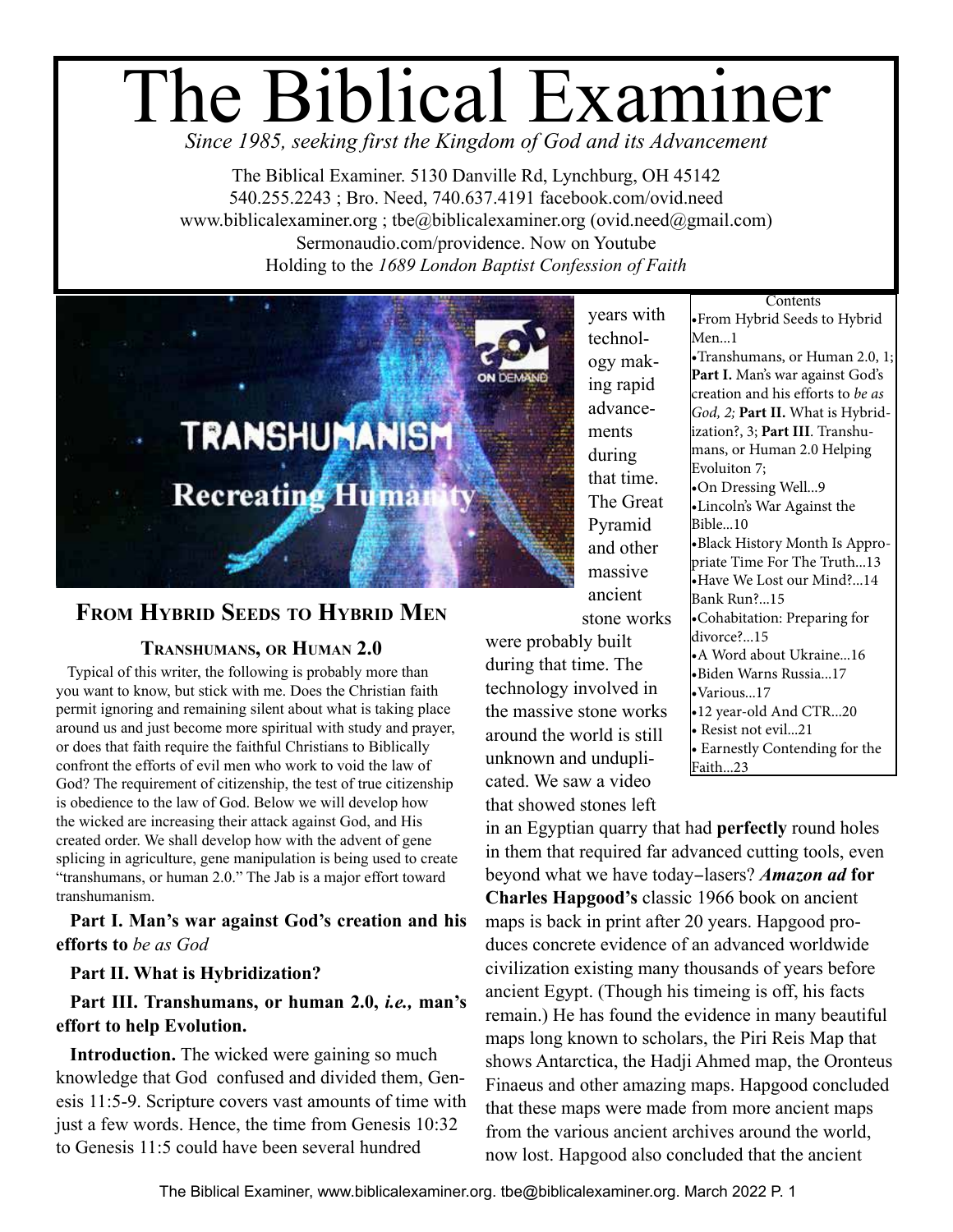<span id="page-1-0"></span>mapmakers were in some ways much more advanced scientifically than Europe in the 16th century, or than the ancient civilizations of Greece, Egypt, and Babylonian. Not only were these unknown people more advanced in mapmaking than any people prior to the 18th century, it appears they mapped all the continents. The Americas were mapped thousands of years before Columbus. Antarctica was mapped when its coasts were free of ice. There is evidence that these people must have lived when the ice age had not yet ended in the Northern Hemisphere and when Alaska was still connected with Siberia by the Pleistocene, ice age "land bridge." (*Maps of the Ancient Sea Kings: Evidence of Advanced Civilization in the Ice Age*.)

**Genesis 1:12** *And the earth brought forth grass, and herb yielding seed after his kind, and the tree yielding fruit, whose seed was in itself, after his kind: and God saw that it was good.* **26** *And God said, Let us make man in our image, after our likeness: and let them have dominion over the fish of the sea, and over the fowl of the air, and over the cattle, and over all the earth, and over every creeping thing that creepeth upon the earth.* (*us* cannot not be a "majestic plural," for a "majestic plural" is never used in Scripture.)

**The creation mandate**—which is given by God three times—requires man to exercise dominion and subdue the earth. (Gen 1:26, 9:1, Matt 28:19, 20) Hence, dominion is man's calling and dominion is part of his God-given nature; accordingly, dominion, the natural desire to rule, is a basic urge to man's nature. However, **God did not give him dominion over nature**, *e.g.,* the weather, the heavens, the natural plant or animal life other than breeding within His laws of nature, &c. In man's war against God, man is trying to exercise dominion in areas that are exclusively God's. He does not have authority to create a new plant nor animal, and such efforts have only death in them.

**Sin perverted the desire** to have dominion which requires power, so power is accumulated by every means imaginable. (Gen 11:6 *nothing will be restrained from them, which they have imagined to do.*) Sheer power is used to destroy. Sinful man, unhindered by God's law-word, uses any means one can imagine to gain power so he can exercise and expand his control. (Modern technology allows man to increase his power and thus his dominion over the whole earth. Increased power increases his confidence that he is *as God,* and able to define what is good and evil as he enforces his power.) Man's basic

sin is to be as God; but man is unable to become God, for he is always a creature. When man tries to become God, he finds he cannot create life. And so, he must go the other direction at being God, by destroying the life that God said was good. In his power to destroy, he finds a pseudo-omnipotence in destruction. That is, the only way fallen man can be like God is by exercising his dominion over others, and by being able to kill and destroy according to his own will, for he cannot create life as did God.

There seems to be a fear or hard resistance to and hatred for the word "dominion" in Christian circles, including pastors, which is a topic for later development. Men resist, even ignore the doctrine of Godly dominion, for it requires responsibility before God to expand the Kingdom into EVERY AREA of life and thought by applying His law-word. Our requirement is to be faithful where God has us, and leave the results up to Him. Men, even Christian men, refuse to be men and accept the responsibility of Biblical manhood. I am reminded of a young man back in the 1960s at Indianapolis Bible College. He had been going to school there for over 5 years. It was obvious that he was afraid to face the realities and responsibility of Godly manhood.

#### **Part I. Man's war against God's creation and his efforts to** *be as God*

#### **is seen in his attempt to "improve" God's creation of Genesis 1 through Hybridization, GMO and Gene Manipulation.**

Since the time of the Fall, man has sought to *be as gods*, but he cannot create life no matter how hard he tries–and don't think he has not tried, and is trying. I am sure the amount of effort and money being invested in creating a **Transhuman** would stagger the imagination. Though man cannot create life, he is committed to the idea that he can be god over creation; however, all he can do is *steal, kill and destroy* as he wages all-out war against God. (John 10:10. As time goes on, that war becomes more obvious.) So, in his determination to be *like God*, he desires to develop a new creation, or new life forms out of God's good creation.

Let us follow fallen man's effort to "improve" the works of God's hands which started with hybridization, then moved from the simple to the complexities of Genetic Modification (GMO) of not only plant life, but on to modification of human and animal genes. We shall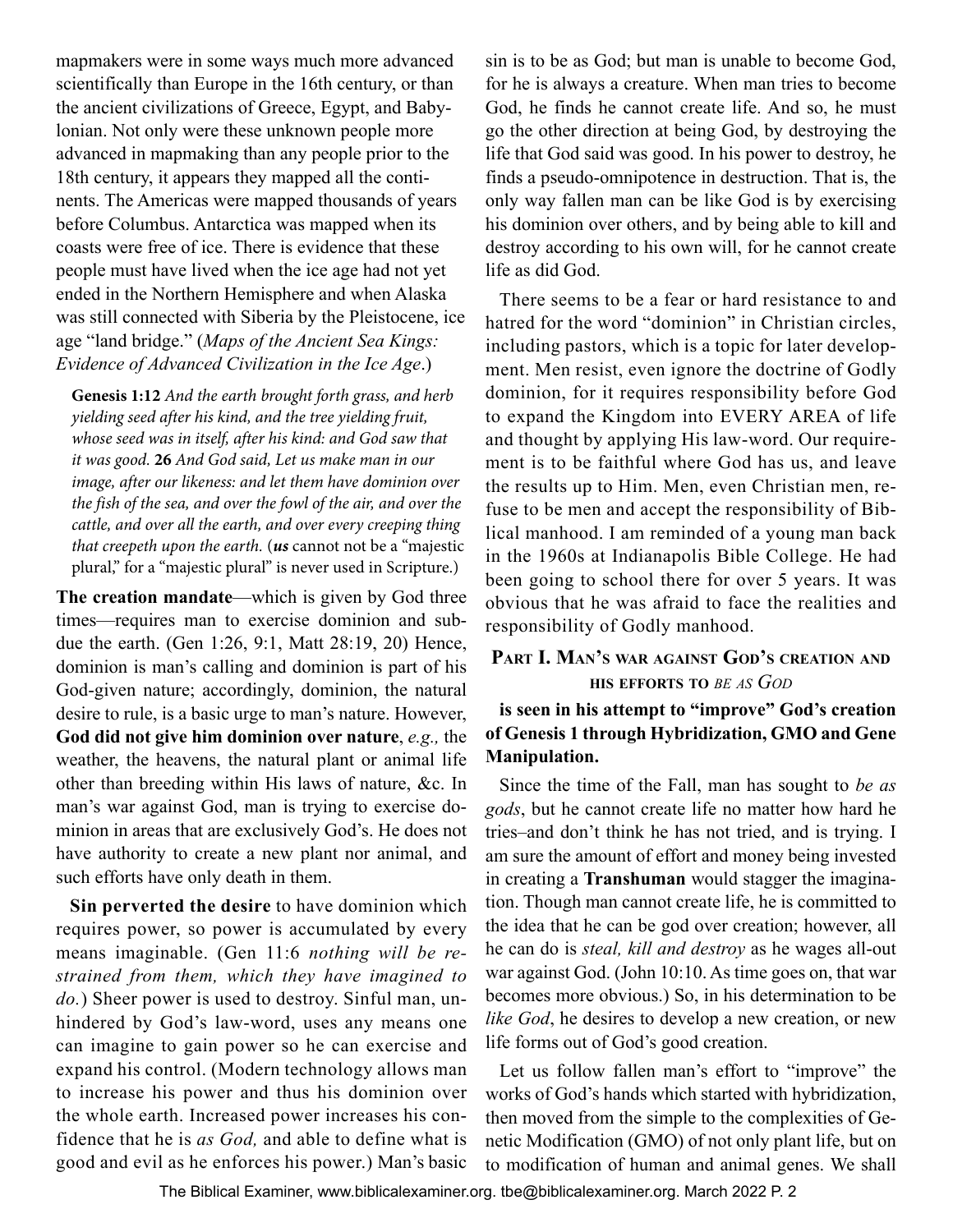<span id="page-2-0"></span>follow fallen man's commitment to be *as God* from the seeds we depend on for life to the **genetic modification of humans** that is being done today in his attempt to create a hybrid human being, **Transhuman**.

#### **Man's Religion in Action**

Accordingly, every attempt to modify God's natural DNA structure in plants and animals is a **religious act,**  for the perpetrators are attempting to be *as God*. Everything that is being done to manipulate the genome realm is flouting God's law-order, and is an attempt to be like God. Hence, genome efforts are religious acts, and because their faith in man is a religious faith, the ungodly will continue regardless of many failures. They will not grow *weary in* evil *doings,* for they are convinced that they will *reap if they faint not.*

**Thus, the mRMA vaccines that modify the body's** 

**natural DNA structure is a religious act**; the lawlessness in the judicial system, civil authority, violence, science, medicine, education, social planning, in every area where man wants to *be like God*, men are **proacting** 

**their religion**; that is, men are acting on their basic impulse to *be like God.* This includes even "good acts" that are not based in the Christian faith, for whatever is not of faith is sin. *The plowing of the wicked, is sin*. (Pro 21:4) These acts that are against God's created order are **religious acts** just as sure as Christian acts are to be like Christ. The all-out war against those who refuse the "Jab" is a **religious war against personal freedom**. *You shall know the truth, and the truth will set you free.* We only *know the truth* when we *continue in his word.* The *truth* is Christ, and because men have rejected the true freedom found only in Christ, they are losing their civil freedom. (Jn 8:31-37)

We are in a religious war of the Christian faith against the Humanist faith. That war is for the heart and soul of the nations. The acts designed to further the Humanist agenda are religious acts.

We hear very little if anything about a biblical view of Hybridization, GMO and Gene technology. However,

a class of plants with the pollen of another **genetically different** variety of that class. https://hortnews.extension.iastate.edu/1993/7-28-1993/hybrid.html

**Part II. What is Hybridization?** Hybridization consists of **mixing dissimilar types:** A hybrid is the result of pollinating one specific variety of

we need to examine God's law-word concerning the three, for they have a common trait of destroying the life that God pronounced good in the beginning, and both fall under the commandments *Thou shalt not kill* and *Thou shalt not steal.* Let us consider how man is using science to *be as God* in his vain attempt to create a better world for himself. Moreover, we shall see the truth of 1 Timothy 6:10, *For the love of money is the* 

The case law against mixing dissimilar types is found

in **Deuteronomy 22:10** *Thou shalt not plow with an ox and an ass together. 11 Thou shalt not wear a garment of divers sorts, as of woolen and linen together.*

The average person may say "What do these laws have to do with us today? Besides, we are under **grace and not under law**." Such a thought is a perversion of scripture. Others might say, "So what? Hybridization is not worth

getting in a tiff over, so why even bring it up? We have food, don't we?" But the fact that there is death in that food is totally ignored. (See https://www.biblicalexaminer.org/topics.html#g)

Antinomians, and even Orthodox Christians, may confess to believe the Ten Commandments, yet when it comes to the applications of those laws, they cannot grasp nor understand their connections in the church age of grace.

**Deuteronomy 22:10 is part of "***all scripture that is given by God for doctrine, reproof, correction and instruction in righteousness.***"** Intentional failure to teach on a particular law fails to teach the whole counsel of God. Thus, we ignore the law in passages such as Deuteronomy  $22:10 \& 11$  and their modern implications at our own peril.

#### **Luther:**

"If I profess with loudest voice and clearest exposition

The Biblical Examiner, www.biblicalexaminer.org. tbe@biblicalexaminer.org. March 2022 P. 3



*root of all evil...*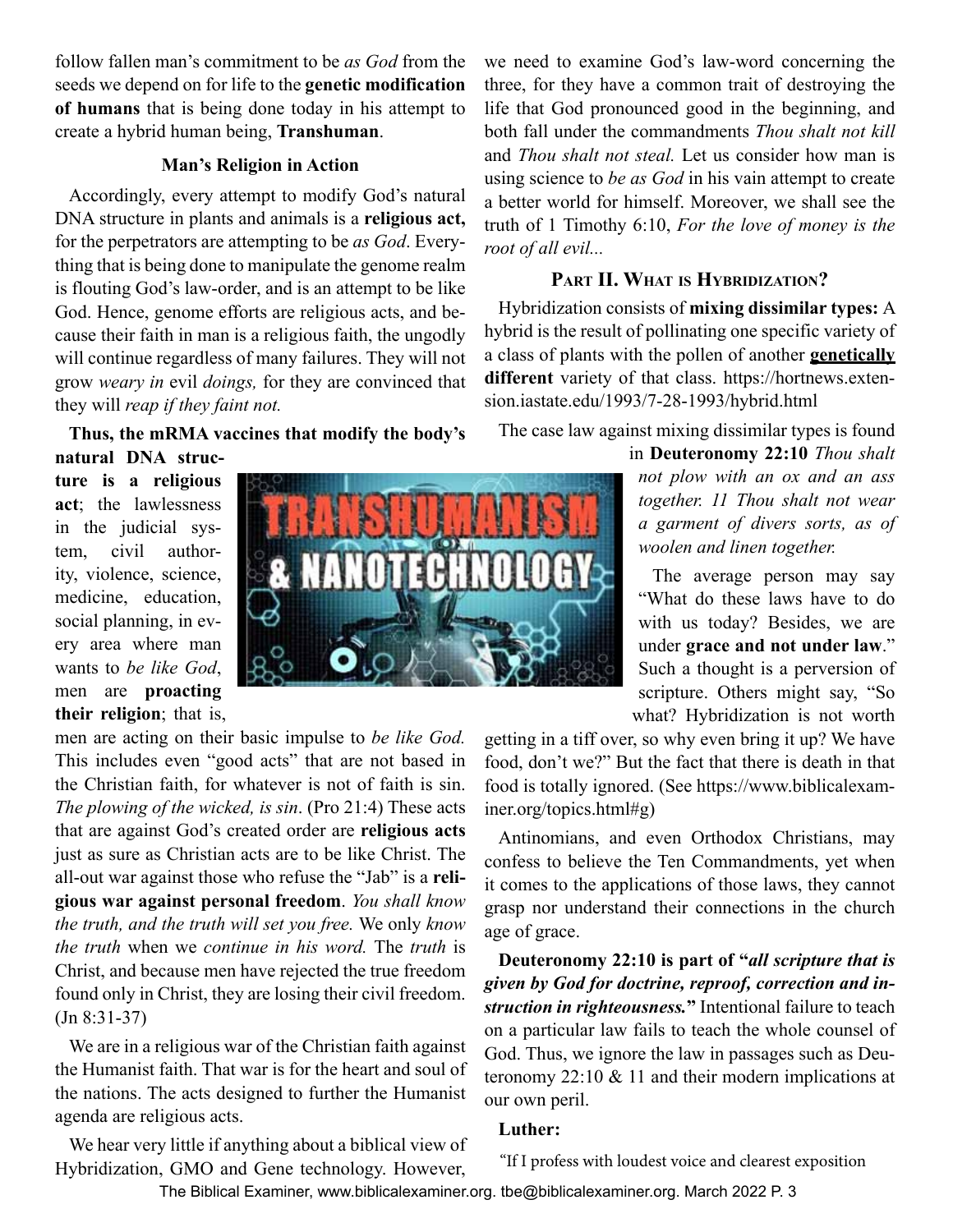every portion of the truth of God except that little point which the world and the Devil are at that moment attacking, I am not confessing Christ, however boldly I may be professing Christ. Where the battle rages, there the loyalty of the soldier is proved, and to be steady on all the battlefield besides, is mere flight and disgrace if he flinches at that point."

**The Ten Commandments** give us general principles in ten categories of the law. God gives case law, specific legislation to illustrate how the Commandments are to be applied or worked out into our daily lives and thus into society. God gives a minimal case, and establishes real-life law upon that case. If the law is true in the minimal case, then it is true everywhere. The law tells us how to be holy even as He is holy; obedience is God's means of sanctification

**The Sixth Commandment,** *thou shalt not kill* teaches us that to **harm or destroy life apart from God's law is forbidden.**

**Paul builds on the law and the prophets in 2 Corinthians 6:14, as** he applies the law against trying to mix two distinct animals together in a common work effort to marriage: it is lawful to unite two believers; it is lawful to unite two unbelievers; it is unlawful to unite believers with unbelievers. Elsewhere, Paul addresses the situation where one of the two unbelievers is converted after marriage. (Deuteronomy 22:10, 11.) I have noticed that almost every commercial and movie made in the past 20 years or so is interracial as though the "powers that be" are determined to promote **confusion in the family** by promoting the merger of two distinctly different cultures. (Deut 22:10, 11, 2 Cor 6:10.) Regardless, we know that their goal is to destroy the WASP makeup of this country.

#### **Discrimination and unequal yoking**

The world is at war against any concept of Christian "distinction," or unequal yoking two distinctly different things. Observe how many times the ungodly attack Christian distinctions in things like cake making, restaurants, &c. The Boy Scouts were a well-known "Christian organization" that fell to the anti-distinction movement, as has the anti-Christ education system. The distinction between girls and boys, between sodomites and non-sodomites, between man and animals, that is, bestiality, must be removed because it is a Christian distinction. The world would rather have death and destruction than the life that Christian Distinctions

bring to a society. **There is a sad account of women** in California prisons having to sue as the state pushes transgender policies, housing male and female inmates together. " 'Males keep moving from room to room to violate as many women as possible," one female inmate said in a handwritten letter to Amie Ichikawa...'" (2/12/22, World Magazine.)

**Deuteronomy 22:10, unequal yoke** does not mean treating anything of God's creation with contempt, man, animal or even the natural environment, as does **Hybridization, GMO and Gene Manipulation.** Animals are to be treated with kindness according to the various laws given by God. (Deut 22:6, Pr 12:10, Lev 22:8, &c.)

God's natural laws are "built" into every aspect of creation. God alone determines where and how the results of particular violations will appear in society. (Ps 47:4 *He shall choose our inheritance for us...*)

**The logical implications** of mixing dissimilar types go far beyond mixing genes from various plants in order to "create" a new and improved plant, animal or even a human. Romans one tells us that the natural result of refusing to honour God as God over his creation results in debauchery we cannot imagine, including sodomy and bestiality. These two things appear when there is a revolutionary movement, as we are now experiencing; they are the natural result of man's war against God's natural creation and orderly society. Both carry the death penalty which was enforced in early America.

**Genesis 1:26** *And God said, Let us make man in our image, after our likeness: and let them have dominion over the fish of the sea, and over the fowl of the air, and over the cattle, and over all the earth, and over every creeping thing that creepeth upon the earth. 27 So God created man in his own image, in the image of God created he him; male and female created he them. 28 And God blessed them, and God said unto them, Be fruitful, and multiply, and replenish the earth, and subdue it: and have dominion over the fish of the sea, and over the fowl of the air, and over every living thing that moveth upon the earth.*

Violation of God's created order logically leads to the things condemned in **Leviticus 18:22** *Thou shalt not lie with mankind, as with womankind: it is abomination. 23 Neither shalt thou lie with any beast to defile thyself therewith: neither shall any woman stand before a beast to lie down thereto: it is confusion.*

*tebel***. Confusion**. This word is only used twice in the OT.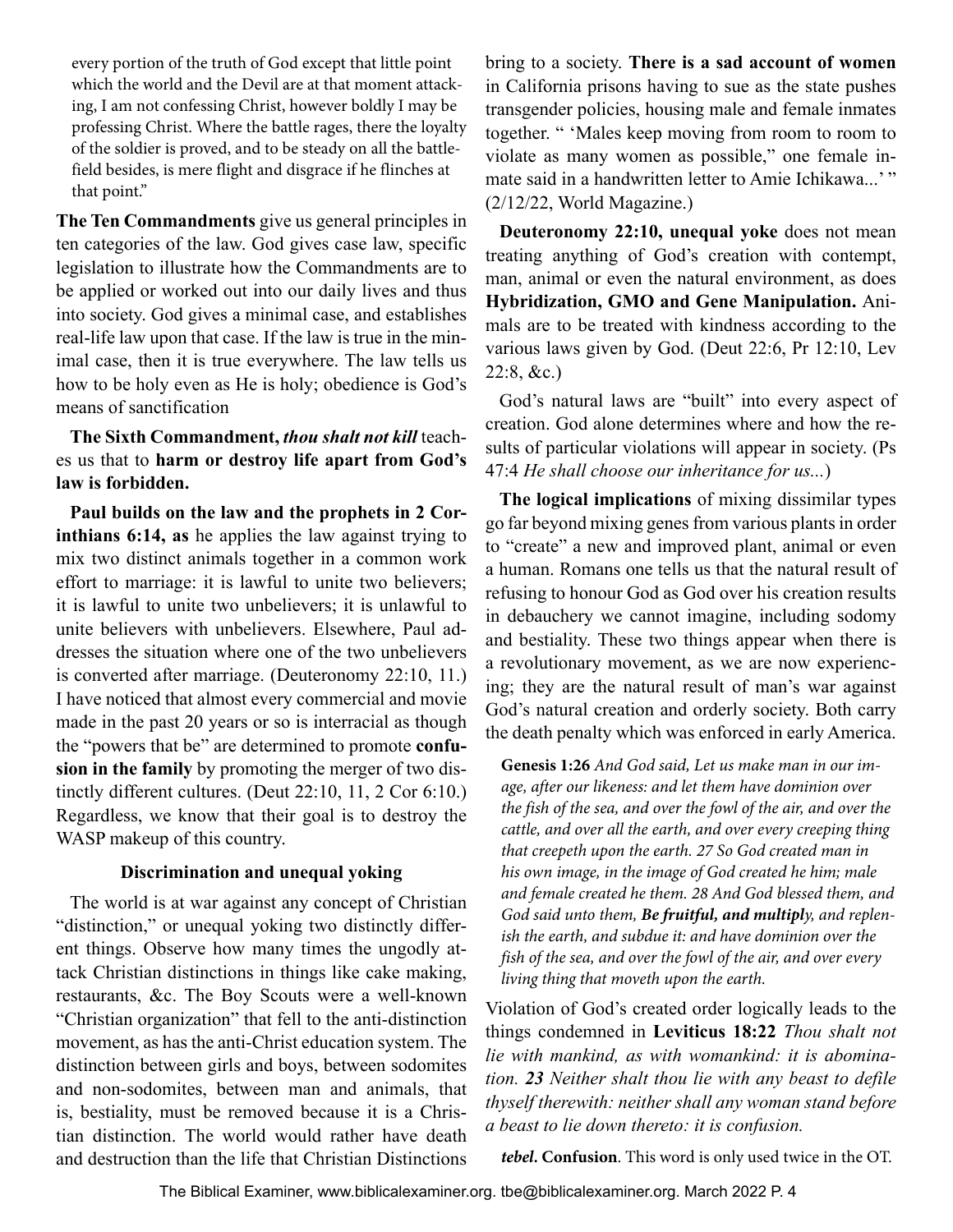Both instances apply to a reversal of the divinely intended order of things in the sexual realm. #Le 18:23 calls bestiality a perversion (RSV) and #Le 20:12 uses this same term to apply to any sex relations with one's daughter-in-law, i.e. incest (RSV). (TWOT)

**Comment:** Those considering marriage must make every effort possible to be sure they are committed to the same goal in the man's calling under God; otherwise, it will be like *plow*(ing) *with an ox and an ass together.* A career husband and a career wife are like trying to *plow with an ox and ass together.* Rather than uniting and working together to support the husband in his calling under God, they are attempting to mix **two distinct but similar things; that is two different careers. Confusion will reign in the family. Whose career has the priority?** (Kingdom Work includes every area of life in which a man works to support his family and the Kingdom, *e.g.,* "IT" work, building trades, common laborer, &c.) We live in a farming community, and we see wives committed to helping their husbands, even driving equipment when needed. They have a common goal of seeing that their family prospers in the husband's calling.

Through these seemingly insignificant and commonly ignored Old Testament laws, God establishes His godly social structure of life for all time. Paul tells us that the principle established in Deuteronomy 22:10, 11 (and 25:4) are binding upon the church of all ages. He applies the law against **hybridization; that is, mixing two distinctly different but similar things** for our day of grace.

We see that unless there is some statement in the New Testament that clearly alters or reinterprets an Old Testament law, there are no grounds for ignoring or eliminating that law or principle. When laws like Deuteronomy 22 & 25 are ignored or dismissed by the church, then Paul has no foundation for the law he gives to the Church. According to Romans 3:20, without the law, there can be no salvation. Furthermore, the entire New Testament, including Christ's words, is built on the *law, psalms and the prophets,* and if they are not binding today, then the entire New Testament loses its authority. Christ told the Jews to search the law and the prophets to find the truth of His words. (John 5:46.)

#### **Hybridization:** *After his kind*

Genesis 1:11 *And God said, Let the earth bring forth grass, the herb yielding seed, and the fruit tree yielding fruit after*  *his kind, whose seed is in itself, upon the earth: and it was so. 12 And the earth brought forth grass, and herb yielding seed after his kind, and the tree yielding fruit, whose seed was in itself, after his kind: and God saw that it was good. 24 And God said, Let the earth bring forth the living creature after his kind, cattle, and creeping thing, and beast of the earth after his kind: and it was so. 25 And God made the beast of the earth after his kind, and cattle after their kind, and every thing that creepeth upon the earth after his kind: and God saw that it was good.* 

*After his kind* is used 8 times in Gen 1. *After their kind* is used 2 times in Gen 1. *Seed in itself* is used 2 times in Genesis 1. (Serious gardeners are careful to plant only "heirloom" seeds, for only they produce living food and seeds, and they are careful about cross-pollination. Try to save and replant hybrid seeds! What grows from those hybrid seeds left in the garden the next season? "Living seeds" are being corrupted and displaced by hybridization.)

**Hybridization** attacks *God saw that it was good:*  "We can be *as God* and redesign seeds after our own image, and for our profit."

**Mixing dissimilar types:** A hybrid is the result of pollinating one specific variety of a class of plants with the pollen of another **genetically different** variety of that class.

https://hortnews.extension.iastate.edu/1993/7-28-1993/hybrid.html

GMO is man's attempt to mix different genes to make a new plant, animal or human—something new that can be patented and monetized.

Some time ago, we heard of attempts to cross tomatoes with fish. Once the boundaries of God's law of *after his kind* is crossed in plants and animals, there is NO limit to man's fallen imagination. "We hate God and His created order" now controls the lust for power and wealth. That lust has **no regard for God's nature either in the plant, animal or human life.** (Gen 11:6)

In our most horrible nightmare, we cannot imagine what is going on behind the closed doors in various labs, many times sponsored and paid for by the ungodly State trying to be *as God*. (The State is purchasing aborted human babies for experimentation. Aborted babies were and are in developing Covid vaccines. The State's anti-Christ efforts are being paid for and carried out in China.)

#### **Hybridization/GMO and Death**

**Death to the Hybrid and to other plants:** Hybrid

The Biblical Examiner, www.biblicalexaminer.org. tbe@biblicalexaminer.org. March 2022 P. 5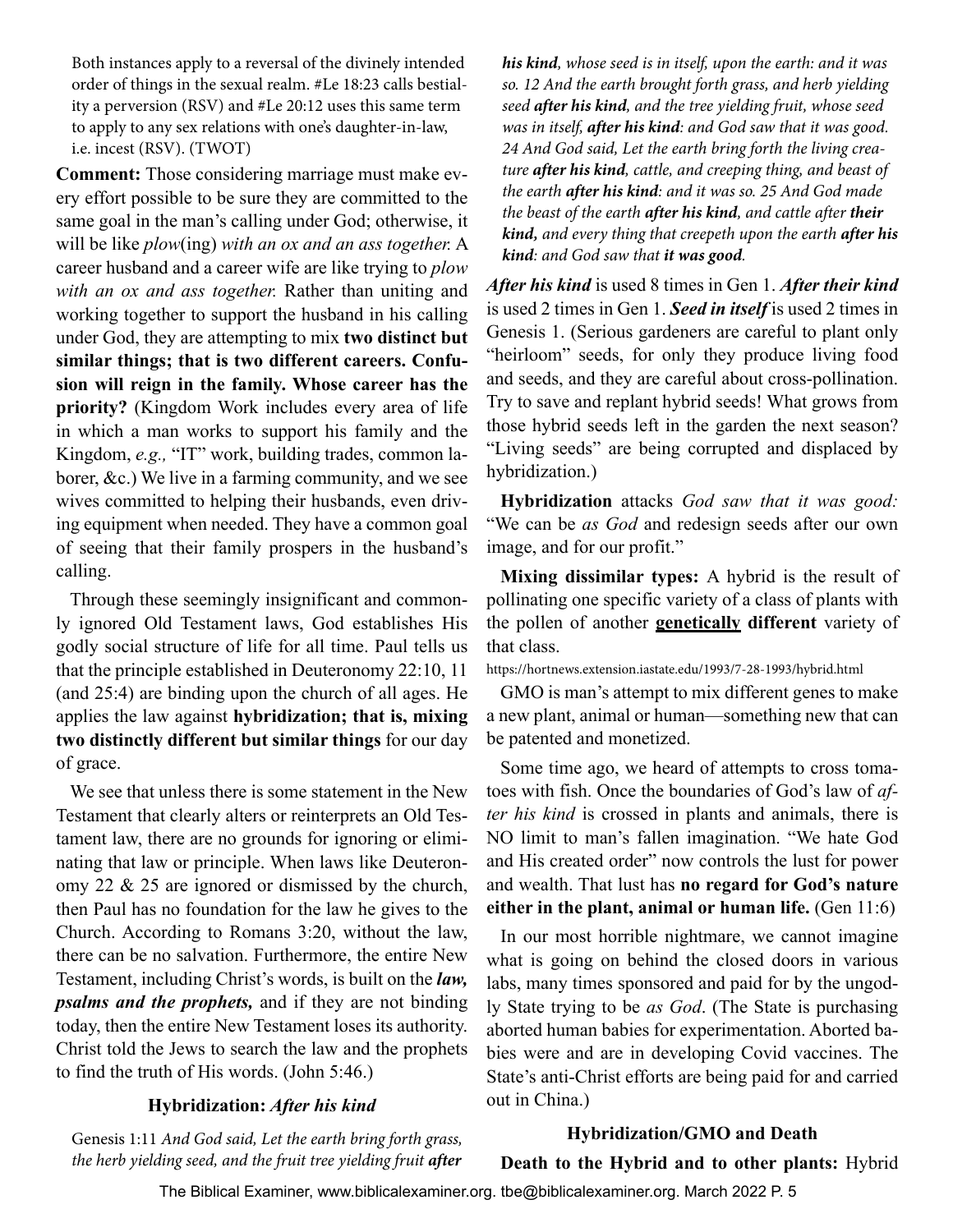plants are sterile. Moreover, they can become a threat to other plants, resulting in the other plant's extinction. https://www.lorecentral.org/2018/03/advantages-and-disadvantages-ofhybridization-in-plants.html

*Thou shalt not kill.* Hybridization/GMO not only kills the life of the seed, but can lead to the killing, even the extinction of natural plants.

*after his kind***. God made the seed to be fertile in itself,** a natural trait that large seed companies find abhorrent. Hence, the **Terminator GMO Seed** developed by Monsant—with the participation and approval of the USDA—that produces death. Obviously, that "dead" seed makes it into the food supply of man and of the meat we eat.

#### **Terminator Seeds Threaten an End to Farming, 1998**

https://thirdworldtraveler.com/Transnational\_corps/TerminatorSeeds\_ Monsanto.html

**This article explains Monsanto's war against farmers saving their seeds,** and how Monsanto genetically engineered death into their seeds so they could not reproduce.

**The USDA and Monsanto** (Delta &r Pine land Co) joined together to develop Terminator technology in which the resulting seed being sterile, *i.e.,* unable to reproduce. The US patented technology is designed to **prevent unauthorized seed-saving** by farmers. The USDA and Monsanto agreement gives the USDA 5 percent of the net sales if commercialized. They have been commercialized.

https://www.sourcewatch.org/index.php/Monsanto\_and\_Terminator\_ Technology ; https://cases.open.ubc.ca/monsanto-and-terminator-seeds/

#### **Monsanto's Terminator Seeds**

This Is Concerned With The Technology Covered By US Patent 5,723,765, "Control of Plant Gene Expression", More Commonly Referred To As "Terminator technology".

http://members.aye.net/~hippie/me-14.htm

#### **The Seeds Of Suicide: How Monsanto Destroys Farming**

http://sikhsangat.org/2021/the-seeds-of-suicide-how-monsanto-destroysfarming/

Suicide seeds are a violation of the eighth Commandment, *Thou shalt not steal.*

#### •Example

**The Global GMO Food War against Humanity. Devastating Health and Environmental Impacts Worldwide**

Thanks to Monsanto's GMO feed, Roundup, birth defects and deformed pig: "The results were clear; there were high concentrations of Monsanto's glyphosate pesticide, commonly known as Roundup, in the piglets' organs.[1] The analyses' findings were subsequently published in a recent Journal of Environmental and Analytical Toxicology.[2]..." **Comment:** And we eat the meat that has the high concentration of glyphosate. https://navdanya.org/site/latest-news-at-navdanya/397-the-global-gmofood-war-against-humanity-devastating-health-and-environmentalimpacts-worldwide

#### **The Troubling Role of Glyphosate in COVID-19**

In this interview, Stephanie Seneff, Ph.D., a senior research scientist at MIT, reviews the health impacts of glyphosate. She has just finished writing a book about glyphosate called "Toxic Legacy: How the Weedkiller Glyphosate is Destroying Our Health and the Environment," which is expected to be published in June 2021. https://articles.mercola.com/sites/articles/archive/2021/10/16/stephanieseneff-glyphosate.aspx?ui=62275c4f6eb5e1c6872faec264ac18ae89396 dd486d6b98af038d9fef2e3c00d&sd=20110406&cid\_source=dnl&cid\_ medium=email&cid\_content=art3HL&cid=20211016\_HL2&mid=DM10 19867&rid=1294225128

#### **Hybridization and Theft**

Hybridization is used to make seeds more productive. However, both hybridization and Genetic Modification kill the life in the seed of that plant. Though there may be short range benefits, the resulting seed has no life in it; it is sterile. Admittedly, the farmer has been placed between a rock and a hard place as he has over the years been **forced to become dependent on Monsanto** (and others) for his living. **Two thoughts: First,** it would be interesting to trace modern illnesses and Hybridization and GMO seeds, *e.g.,* the dramatic rise in cancer and heart problems. **Second,** one might wonder if the "success" of the genetic modification of seeds plays any part in the continuing attempt to genetically modify humans, **Transhumans**. (We have heard the term "designer babies." The "Jab" was designed to change the genetic makeup of the blood.)

**Theft.** Seeds that are designed to be dead so they cannot reproduce themselves is **theft from the grower**. He cannot plant the seeds to get a crop, and must purchase new hybrid seeds every year.

The seed companies, led by Monsanto, have worked to make seed saving illegal.

#### **SEED SAVING IS NOW ILLEGAL?**

https://organicgardeningme.com/seed-saving-is-now-illegal/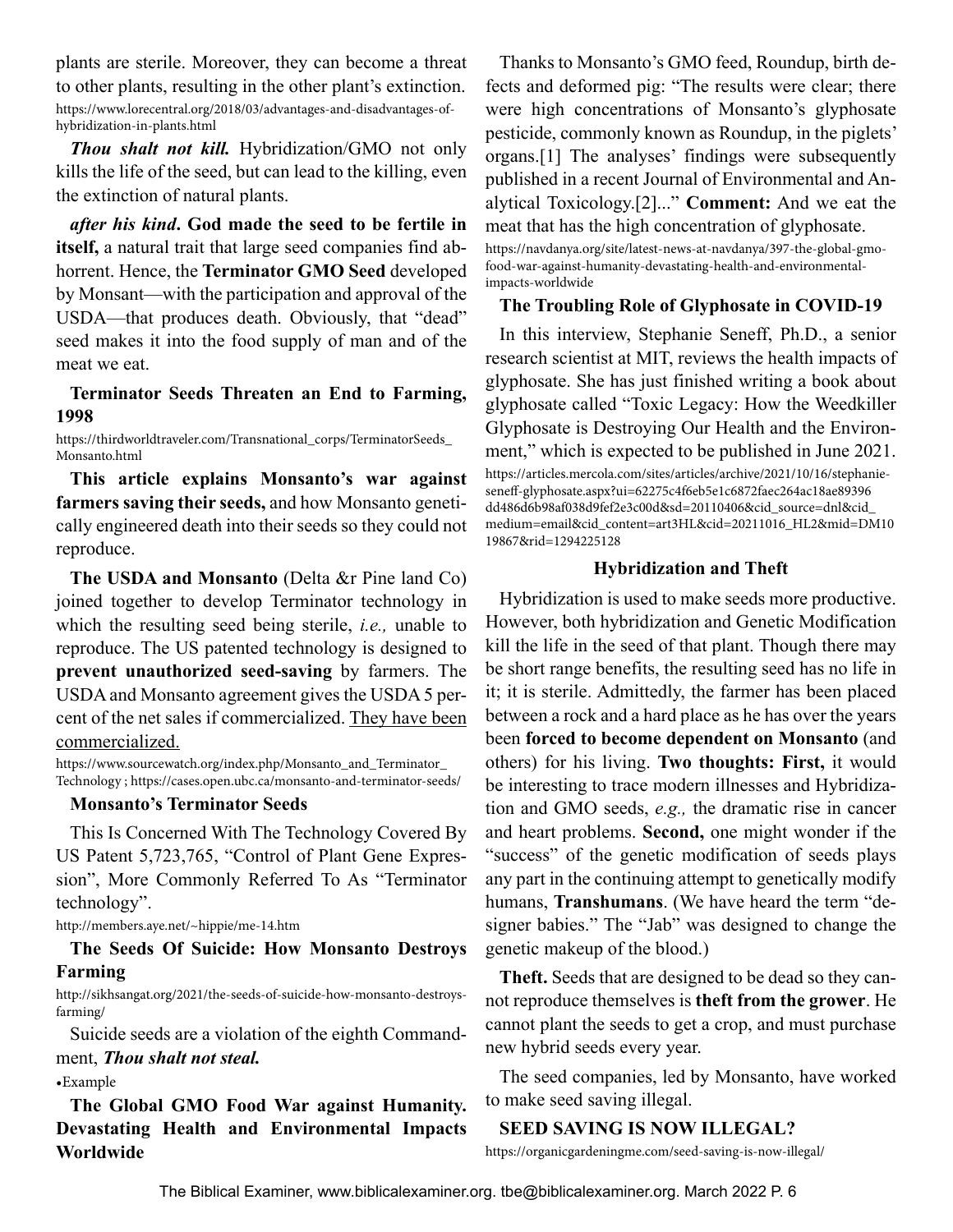#### <span id="page-6-0"></span>**Seed Cleaning Criminalized**

... Seed cleaning is a process that has been going on for thousands of years. ... For thousands of years, farmers have put aside a certain amount of their harvest for the purpose of having the seeds cleaned for the next year. These seeds are seeds where generation after generation they have grown in the same soil, fought off the same diseases, resisted the same insects and survived the same climate. Monsanto, and other criminal companies, don't care about the health benefits or food supply security that seed cleaning provides for the planet. These companies want to own the patent for every seed planted. Their corporate greed has darkened the whole earth with their treachery. ...

https://sites.google.com/site/defectivefood/seed-cleaning-criminalized

#### **Venezuela Farmers Fight Monsanto Seed 'Imperialism' - and Win!**

http://axisoflogic.com/artman/publish/Article\_75397.shtml

War against seed freedom. How can that be? Read the below article and see how we are captive in Big Ag's, particularly Monsanto's, Culture of murder and death! Follow the money.

#### **Percy Schmeiser vs Monsanto, or Monsanto's war against seed freedom**

https://ourfreesociety.com/percy-schmeiser-vs-monsanto/

#### **Parentheses and Personal Note**

**Monsanto and their culture of Death.** My time was short in the military when we were told in 1965 that my battalion (MCB 7) was headed for Vietnam. After we were told what was going on in Vietnam, I did not have enough time left to deploy again, so I did not have to go unless I reinlisted. (I was offered an instructor's position at the new US Navy Seabee training facility in Gulfport if I would reinlist.) I had a good operator's job waiting for me, so I got out. Accordingly, I get angry every time I think about what my "shipmates" faced at the hands of Monsanto in Vietnam. Who can forget about the US Government - Monsanto and their "Agent Orange?" Though the Government and Monsanto knew the dangers of "Agent Orange" (it came in orange-colored barrels) and its devastating results on the men and their families, there were no warnings. Those effects were hidden from the public. In fact, it was only a few years ago that the VA admitted to the dastardly effects on the men who were exposed to Monsanto's deadly chemical. Though I got out of the service as my battalion was headed for Vietnam, I later learned how the men commonly and intentionally exposed themselves to the cooling rain of chemicals sprayed from the air. No one warned them. However, we did make Vietnam safe for manufacturing, and now we purchase goods made in Communist Vietnam. I purchased a US Navy "Seabee" hat, and looking inside, the tag said "Made in Vietnam." That tag showed the utter foolishness of the lives and money of that political military action. There was no desire to "win" that engagement any more than there was a desire to win the Korean engagement. Follow the money. Also consider the many drug addicts who came back from Vietnam. [End]

#### **Seed Vault in the arctic tundra**

#### **The Doomsday Vault: Humanity's salvation?**

https://www.cbsnews.com/news/the-doomsday-vault-svalbard-globalseed-vault/

This video mentions that in times past, part of a family heritage was seeds passed down from generation to generation, maybe as a wedding gift.

#### **Why are Bill Gates and Monsanto Funding A "Doomsday" Seed Vault?**

Originally conceived in the 1980s as a 100-year experiment to test the durability of seeds in cold environments, the project struggled to find donors—that is, until an eyebrow-raising team of behemoths–including the Bill Gates Foundation, the Rockefeller Foundation, Monsanto, and Syngenta–decided to invest. And they invested big: the Bill Gates Foundation alone has poured in \$30 million.

https://theantimedia.com/why-are-bill-gates-and-monsanto-funding-adoomsday-seed-vault/

#### **Who owns the seeds?**

Though it is in Norway, Norway has no authority over the vault. Hence, if the seeds of the earth become corrupt—through Big Ag manipulation of the seeds or something else—the safe seeds with the life still in them are in the vault that will be controlled by the owners of the vault. Then what? How far will God allow the corruption of His life-giving seeds go before He intervenes, and we know He will intervene? (Gen 11:7)

#### **Part III. Transhumans, or Human 2.0**

**The Jab – Helping Evolution**

**The CIA's March to Transhumans** started in the early 2000s

**Dr. Vladimir Zelenko tells Pastor David Scarlett: COVID vaccines are changing people into transhu-**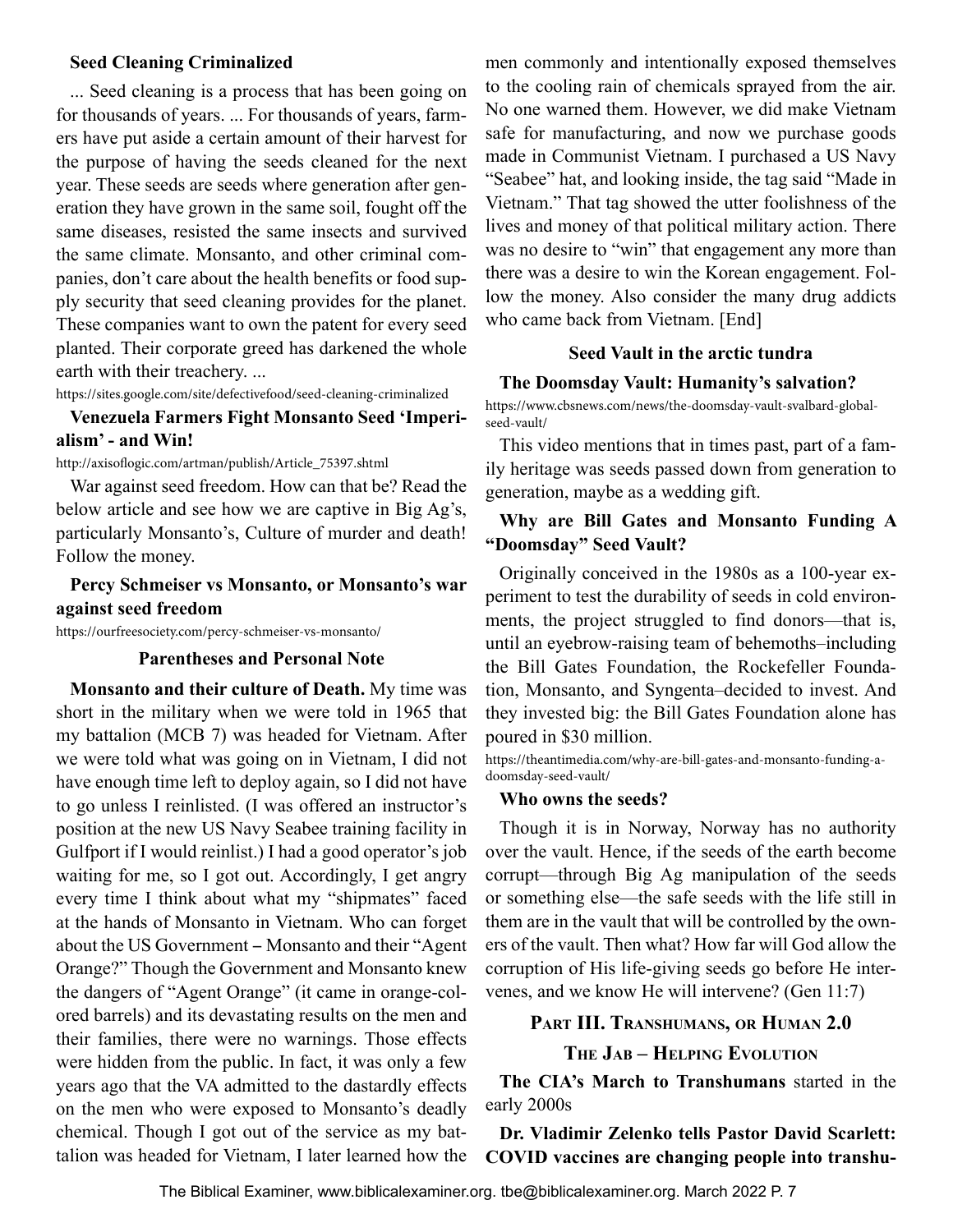#### **mans**

"These vaccines change who you are and what do they mean? They go ahead and explain it that after the mapping of the human genome and the development of CRISPR technology, which is gene splicing and editing — [it's] basically cut and paste — you can cut out a gene fragment and then place in a fragment from a horse. You can do anything you want. And so they are making… transhumans, or human 2.0," Zelenko told host Pastor David Scarlett during the February 11 episode of "His Glory" on Brighteon.TV. ...

The doctor, who developed the now-famous "Zelenko Protocol", also cited a leaked 2004 Central Intelligence Agency (CIA) presentation about a jihadi gene, a gene associated with religious extremism, and how technology was developed to turn the gene on and off....

https://www.newstarget.com/2022-02-18-zelenko-covid-vaccines-changing-people-into-transhumans.html

**That is,** in 2004, the CIA was developing technology which could be used to create a new man who could be easily controlled, **Transhumans**.

**Transhuman, or trans-human**, is the concept of an intermediary form between human and posthuman. In other words, a transhuman is a being that resembles a human in most respects but who has powers and abilities beyond those of standard humans. These abilities might include improved intelligence, awareness, strength, or durability. **Comment**: Let us not doubt that there is a big money race to be the first to develop **Transhumans.**

**Transhumanism** is a philosophical and intellectual movement which advocates the enhancement of the human condition by developing and making widely available sophisticated technologies able to greatly enhance longevity, mood, and cognitive abilities, and predicts the emergence of such technologies in the future. Observe: The Sophisticated Technologies no doubt depend on the instant communication with "Big Brother" through 5G.

#### **From Hybrid Seeds to Hybrid Men—Transhumans, or Human 2.0**

All things were created by God and were pronounced *good*. The religion of evolution has permeated every facet of society, including the once Christian faith. The evolution faith believes that as time proceeds out from the time of the "Big Bang," things must evolve and get better and better. Accordingly, that faith fully trusts in and supports **Hybridization, GMO and Gene Manip-** **ulation in man.** Fallen man's **faith in his knowledge** convinces him that he can be as God, and that his applied knowledge through science can improve on what God created, including man–human 2.0

#### **Techno Eugenics: Superior Babies Just a Polygenic Risk Score Away.**

"So far at least, little is being done to limit or dissuade various researchers and their corporate and government backers from literally racing to achieve new milestones in "science-based" eugenic selection and **transhuman genetic experimentation.**"

Gerald Celente, TrendsJournal, 12 October 2021 Interesting read: https:// transhumanist-party.org/tag/world-transhumanist-association/

Vast amounts of wealth are being invested in the race to produce Transhumans through genetic manipulation and experimentation, particularly where it is allowed in China. Thus, we see the hybridization of the seeds has reached a logical conclusion – the hybridization of humans, Transhumans, or "human 2.0."

#### **Pig Organ Transplant Experiment Performed On Brain-Dead New Yorker**

https://headlinehealth.com/pig-organ-transplant-experiment-performedon-brain-dead-new-yorker/?utm\_medium=email

**We commonly hear "In science there is hope."** The natural man believes in that "hope" just as sure as we believe "In Christ there is hope." Both the saint and heathen live according to their "hope."

**The Evolution religion allows man to believe and act as though he is god over creation**. He believes he is able to make creation subject to his will. His fallen determination is also seen in his attempt at **gene manipulation** in the human body, even before birth. Rebellious man thumbs his nose at God, and boldly goes where no man has gone before. (The "Jab" is designed to manipulate the natural gene structure in the body that God pronounced to be *good*.)

**Small, even insignificant things have huge results**  as their implications are worked out in society, *e.g.,* Christians choosing money and convenience over children has resulted in the public acceptance of abortion.

[https://www.biblicalexaminer.org/PDF/TBE%202017%20Jan.pdf ; https://www.biblicalexaminer.org/w200502.html#Sanctity%20of%20Life]

**God does not need to bring evil upon a people.** He simply forgets them, and they bring the evil upon themselves, and then they blame God for their destruction. Whether it is Christian or pagan, a society that turns its back on God's natural laws will reap the whirlwind. The whirlwind is upon us.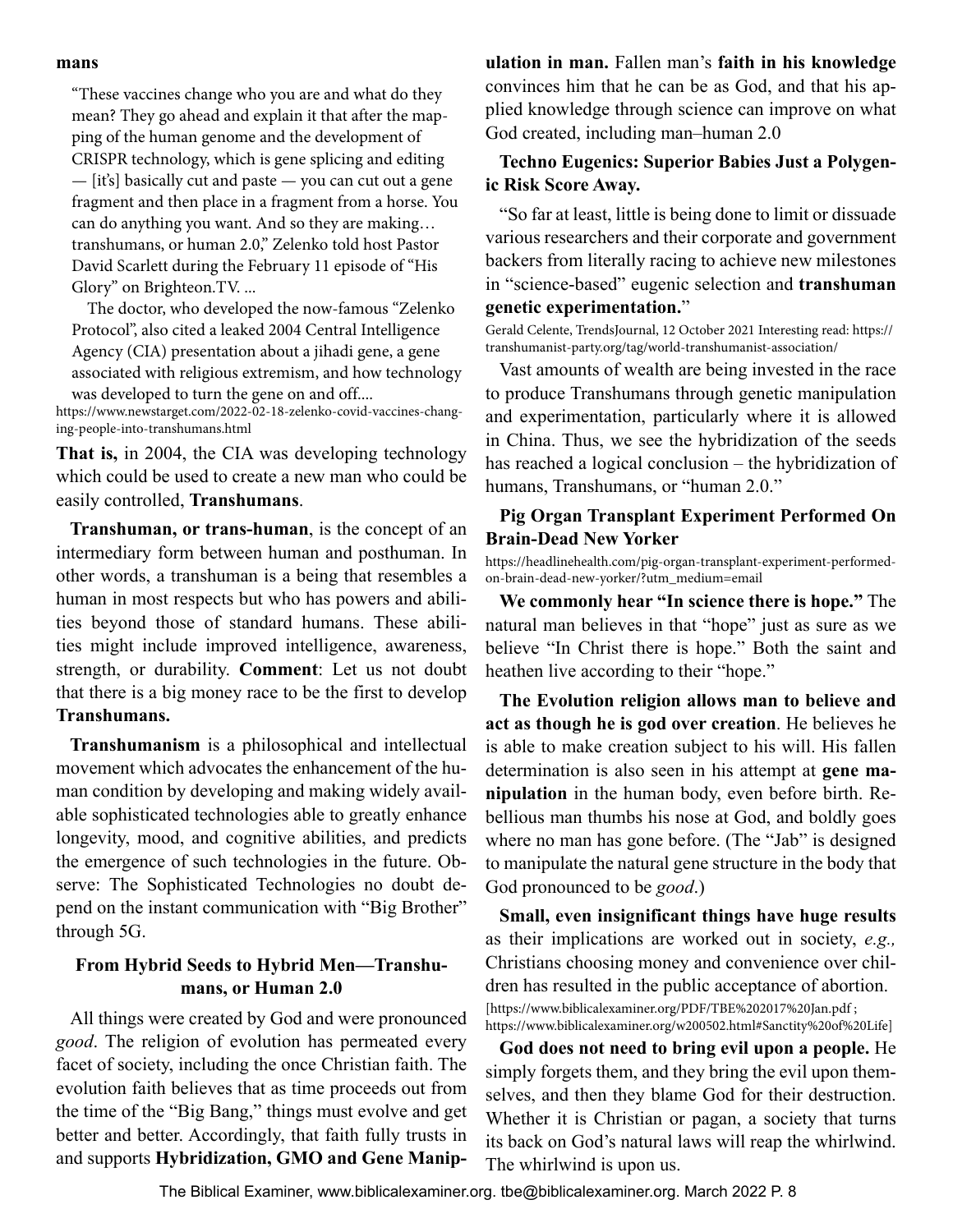<span id="page-8-0"></span>**Hosea 13:9** *O Israel, thou hast destroyed thyself; but in me is thine help.*

#### *Thou shall not kill*

**John 10:10** *The thief cometh not, but for to steal, and to kill, and to destroy: I am come that they might have life, and that they might have it more abundantly.*

### **On Dressing Well**

By Matt Chancey

Although Christianity has taught us not to be obsessed with outward appearances, such a principle should in no way be used as an excuse for poor dress and appearance. Our clothing conveys a lot about us. The Bible is filled with examples of where clothing conveyed a certain rank, or message. Consider the symbolism of the robes worn by the Levitical priests, or Joseph's coat of many colors, or even the scarlet garb of the harlot that rides upon the Beast in Revelation.

In the same way, what we wear conveys a message about us. Baggy pants that don't fit (and would not look any better if they did), jewelry exhibited from practically every appendage of the body, and even the everpopular baseball cap (turned every way upon the head except the way it was designed) all convey a certain message.

America is the wealthiest nation on earth, yet we have boys walking around in rags—by choice. I was in Wal-Mart recently (yes, I know, forgive me) and I saw a pair of blue jeans that were stained and ripped in several places. They were on sale for \$17. I just shook my head and felt sorry for the fool who would spend \$17 for a perfectly ruined pair of pants.

In days before the minimum wage, people earning \$4 a week looked and dressed much better than the scarecrows walking around our towns today.

Many older etiquette books spent relatively little time on a person's daily dress. You might find tips on what to wear at a morning wedding versus an evening wedding, but everyday dress was rarely discussed. Like the foundations of manners, dressing appropriately for everyday living was taken for granted.

#### **Why dress counts**

To give you an idea of how important it is today for young men to dress decently, I will relate a story about a friend of mine named Eric. Eric was an 18-year-old black man. He worked as an intern in a law firm. He

always dressed very sharply when he went to work. His shirts and trousers were neatly pressed, and his shoes were clean and shiny.

One day Eric went to his bank to make a deposit, and the manager saw him in the lobby. The man approached him and asked, "Do you dress like this every day?" Eric responded in the affirmative, to which the manager replied, "Any time you need a job, come talk to me. I will hire you on the spot."

Did the manager know anything about Eric's background? No. Did the manager know anything about Eric's education? No. Did the manager know anything about Eric other than that he knew how to make a good first impression? Eric could have failed basic math for all the manager knew. Yet, because Eric knew how to make himself presentable, he was offered a job at a successful bank based solely upon his appearance. The manager assumed the best because of Eric's first impression. Moreover, the fact that Eric was a sharply dressed black man worked even more to his favor. There is so much pressure on black young men these days to dress like gangsters, not like a responsible businessman. Eric demonstrated that he knew how to make correct decisions even when under tremendous social pressure to act otherwise.

Appearances are very important. Our appearance to each other is all we get out of most of our acquaintances. The number of individuals of whom we actually get to share a close friendship is very limited. What we see of the world and what the world sees in us is mostly the outward appearance. This is the price we pay for being mortal. "Man looks at the outward appearances but the Lord looks at the heart" (I Samuel 16:7). This verse is not derogatory as much as it is stating fact.

Young men are told today that "it's not what's on the outside that matters. It's the inside that counts." There is much truth in this statement. There are also a lot of problems with this statement outside of the context in which it is given. Good manners are, by their nature, almost entirely focused on the exterior. Courteous speech, consideration of others, good dress and address are all exterior actions that reflect real virtue which is inside. Try telling my friend Eric that the outside does not matter.

If a young man dresses like a punk, it is a clear indication that he is a punk or would like to be associated with punks. If a young man dresses well and appears to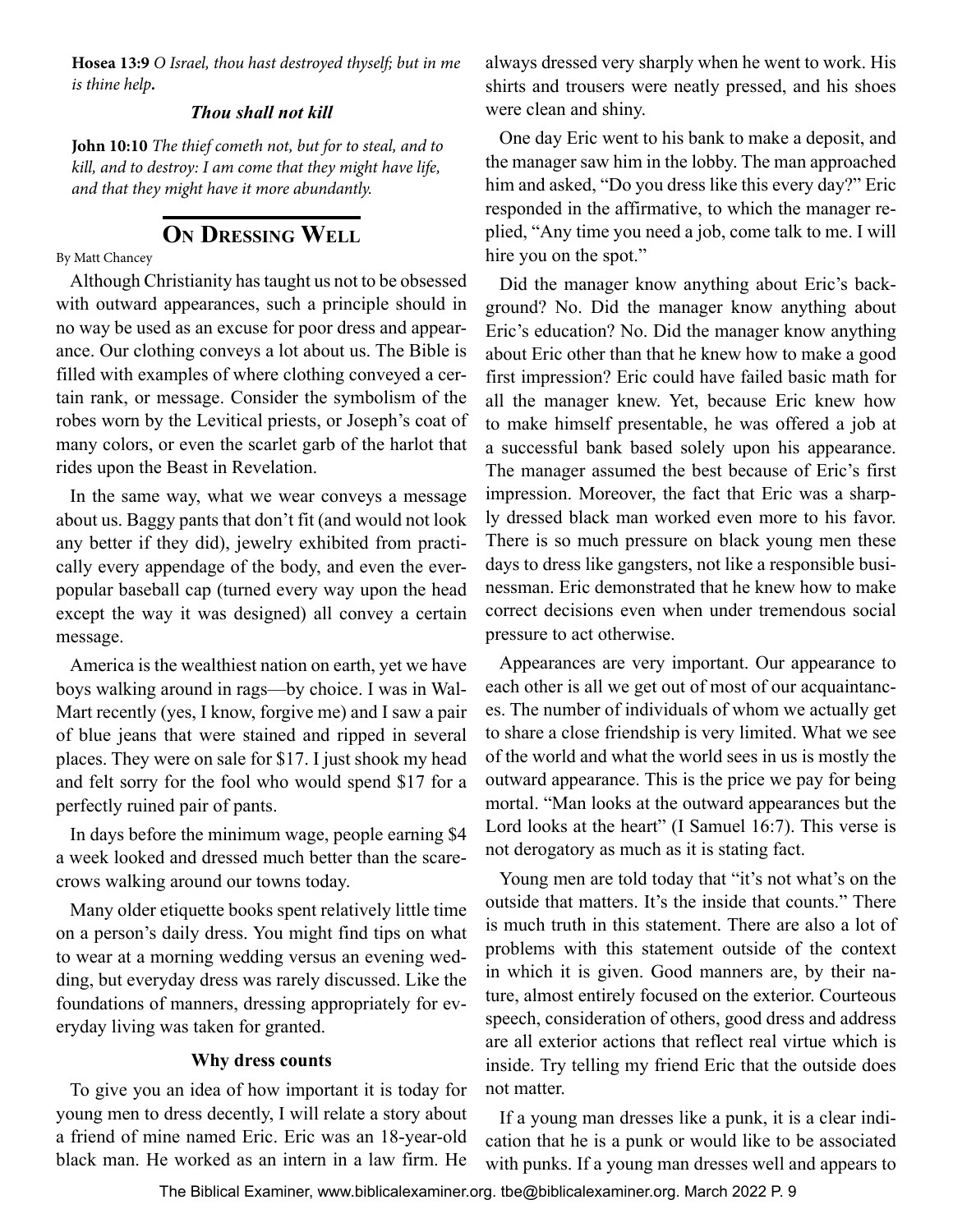<span id="page-9-0"></span>be clean-cut, others will assume him to be a respectable person.

If you were lost in a strange city and approached two men, one of whom was wearing a business suit and the other wearing leather and a dog collar, from which man would you ask directions? The two men may be brothers as far as you know, but you would ask one and not the other, right? You would act on your first impression. Again, for most people with whom we come in contact throughout our lives, a first impression is all we get.

When I was in China with my good friend Howard Phillips, we wore business suits every day. We climbed the great wall of China in coats and ties. This came in handy when we wanted to go places where a Westerner might have been prohibited. I remember one instance of visiting the Great Hall of the People in Beijing. Armed soldiers with AK-47s stood everywhere. I wanted to go into several rooms to take pictures and asked Mr. Phillips what I should do. "Just act like you belong here," he replied. So, I did… and I got my pictures.

Young men have a great opportunity today by dressing well. Standards are so relaxed that any exception to the norm stands out like the proverbial fly in the punch bowl. If young men make an early habit of dressing well, doors of opportunity will open in ways that will surprise them.

When I say dress well, I don't mean dressing plain or uniformly. You can be very stylish and sharp but still modest and professional. Some fundamentalist Christian leaders are big on dress codes. Young men are limited to blue or white shirts, solid color ties and dark pants, etc. Heaven forbid they ever wear blue jeans in public. This pietistic view of clothing is almost as bad as the Christian young man who wears low-cut jeans and "I'm with stupid" t-shirts. In both cases, the view is that clothes don't matter; that clothes should not attract attention or be the focus.

But that is not what we read in Scripture. Clothes are meant to do more than cover nudity. Clothes are your resume' on a walking billboard. They communicate your worldview. If you dress like a stiff, the faith you communicate is a rigid and legalistic one. If you dress like a slob, the faith you communicate is Gnosticism of a different kind. It's a declaration of antinomianism (anti-law).

Some may sneer at my comments, but the proof is

in the pudding. Go to a law office. What are the most successful lawyers wearing? Go to corporate America. What are the top execs wearing? People who are in regular contact with the public dress well to communicate confidence and reassure the customer that he made the right decision choosing this company or that firm to represent him. If you were accused of murder and needed a good defense attorney, would you choose one that dressed in blue jeans and a t-shirt at the office?

One last thing to consider is that just because a young man dresses sharply, it does not give him license to look down on people who don't. Many people dress up to feel superior or to show off. I got news for you: clothes don't cover character; they only magnify it. If you're an arrogant snob, your fancy clothes will magnify that fact.

Perfume and jewelry never enhanced a pig's reputation.

Matt is our son-in-law, and has worked for lawyers, on political campaigns and is on the board of Persecution Project with Brad Phillips. Bettie's oldest Jennie, met Matt when she worked at HSLDA, and Matt came there from Alabama as an intern. As a side note: About 25 years ago, when he asked Jeff and Bettie if he could court Jennie, he brought a letter of recommendation from his father.

## **Lincoln's War Against the Bible**

#### **The American Tract Society and the Confederacy** By Dr. H. Rondel Rumburg

Abraham Lincoln warred against women, children, the aged and infirmed in the South, which was called "total war." He sent out Sherman, Sheridan, Butler and many others to execute total war upon the defenseless. He even used human shields. Long before Saddam Hussein used hostages around his missile and military sites Lincoln used them on Morris Island in Charleston Harbor [James Ronald and Walter Donald Kennedy, The South Was Right, 119 ff]. He desecrated church edifices through his army [Charles A. Jennings, Cultures in Conflict: Union Desecration of Southern churches and Cemeteries, Truth in History Publications]. He incarcerated preachers and even killed chaplains who were only doing their duty [Horace Jewell, History of Methodism in Arkansas, 182-183]. Why imprison preachers and banish some of them to the North [Alice M. Paynter, Henry Martyn Paynter, 79 ff.]? Some incarcerated ministers, because of age and prison conditions became ill and died. This, for example, caused the death of Vir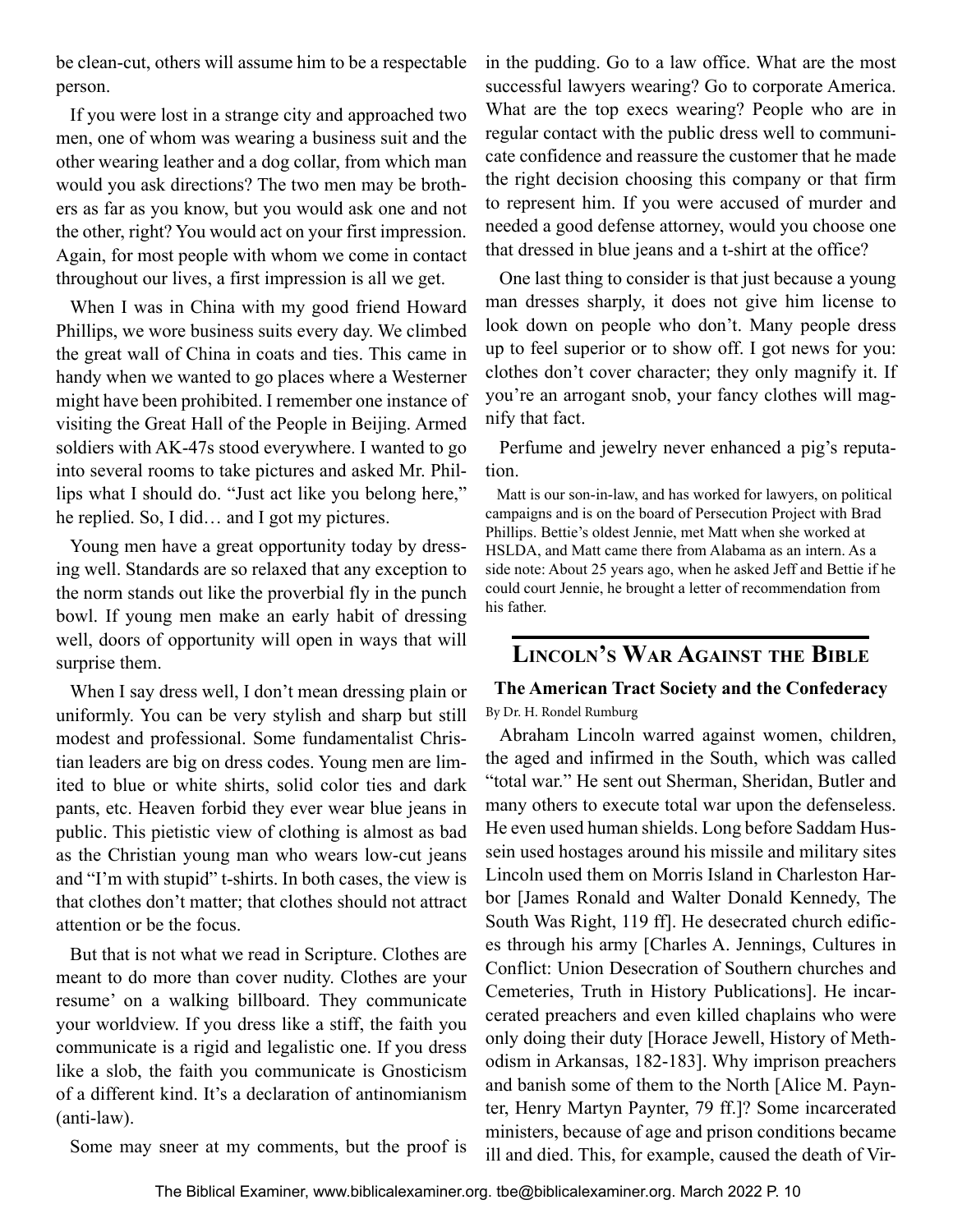ginia Baptist minister Richard N. Herndon who was incarcerated at Culpeper Court House [George Braxton Taylor, Virginia Baptist Ministers, Third Series, 67]. Lincoln made medicine contraband of war. Why did he make medicines contraband of war? If he was such a compassionate humanitarian surely, he would not have done so [E. Merton Coulter, The Confederate States of America, 430].

Not only did he war against the weak and defenseless, but he warred against the souls of the people of the South. How did he do this? God's Word was made contraband of war. Why were Bibles and Testaments declared contraband of war if he was not warring against the souls of men as Satan and his demons do [J. William Jones, Christ in the Camp, 148]? Jesus the Lord Christ said, "Woe unto you … hypocrites! For ye shut up the kingdom of heaven against men: for ye neither go in yourselves, neither suffer ye them that are entering to go in" (Matt. 23:13). Lincoln was not one who believed that Christ was the only way of salvation, and he was not a member of the earthly body of Christ (a local church). Consider how one of the Confederate soldiers considered this act, "I am a poor sinner and have no chance to be any other way, for I have no Bible. Yankees want us to loose our souls, same as our lives. It is an aggravation for breakfast, dinner and supper" [Charles F. Pitts, Chaplains in Gray, 32].

The American Bible Society received strong support by Southern people before the War of Northern Aggression. With the division of denominations between the North and South also came the division of Christian organizations. Perhaps ABS was an exception. The fortyfourth annual meeting of the American Bible Society occurred around seven months before South Carolina withdrew from the Union. Within the next six weeks Mississippi, Florida, Alabama, Georgia and Louisiana seceded. Then Texas, Virginia and Arkansas joined their sister Southern states. On May 9, 1861 the president of the American Bible Society called the organization to order, and nine of the Southern states were no longer in the nation. A few weeks later North Carolina and Tennessee seceded. However, to the leadership of the ABS the war made no difference in their relationship to the Southern people [John M. Gibson, Soldiers of the Word, 131 ff].

Yes, the ABS purposed to continue furnishing the Word of God as before. The intentions were to provide Bibles to Confederate soldiers and sailors through Southern entities as of old. The president of ABS Frederick Frelinghuysen asserted in his address to the May 1861 meeting, "While there is much to alarm and afflict us in the political agitations of our country, one thing is our special comfort in the cause of the Bible Society: We are still one, bound together by the bands of Christian kindness, animated by like hopes, earnest in like purposes and cheered by the same sympathies" [Gibson, 132]. One Southern agent for the ABS in the Florida and South Georgia area said, "The Bible Society knows no North, no South, no East, no West; its field is the world."

Confederate Chaplain J. Wm. Jones pointed out that the ABS did make "liberal donations of their publications, and did it with a Christian courtesy and charity which arose above the passions of the hour…" [Christ in the Camp, 151]. This appears to be the only such group in the North that made such donations [Jones].

The Southern states had maintained Bible Societies in conjunction with the ABS. A very short distance from Fort Sumter was the headquarters of the Charleston Bible Society. The CBS had voted before the conflict to donate \$5,000 dollars to the ABS to assist with the distribution of Scripture in foreign countries. The CBS carried through with the donation. The close-working abilities between brothers in Christ, North and South, were blighted by Lincoln's War. One said, "The corroding acids of war hatreds were too much for them" [Gibson, 133]. The many Bible societies in the South met in Augusta, Georgia on March 19, 1862, to organize the Confederate Bible Society to try and take up slack caused by the difficulties fomented by the Lincoln administration, and the many hindrances imposed on the American Bible Society in delivering Bibles below the Mason-Dixon Line [Gibson, 133]. The impediments caused by the hostility of Lincoln's forces will be considered further in this article.

Early in the war Bibles and Testaments were easier to bring in, but there were reasons that a shortage developed as the war lingered. First, many copies of the Scripture being imported from England through the British and Foreign Bible Society, which gave the Confederate Bible Society unlimited credit, were captured in the attempts to run the blockades. These captured Bibles were then scattered through the North as souvenirs [Jones, 148, 151]. The pressure exerted by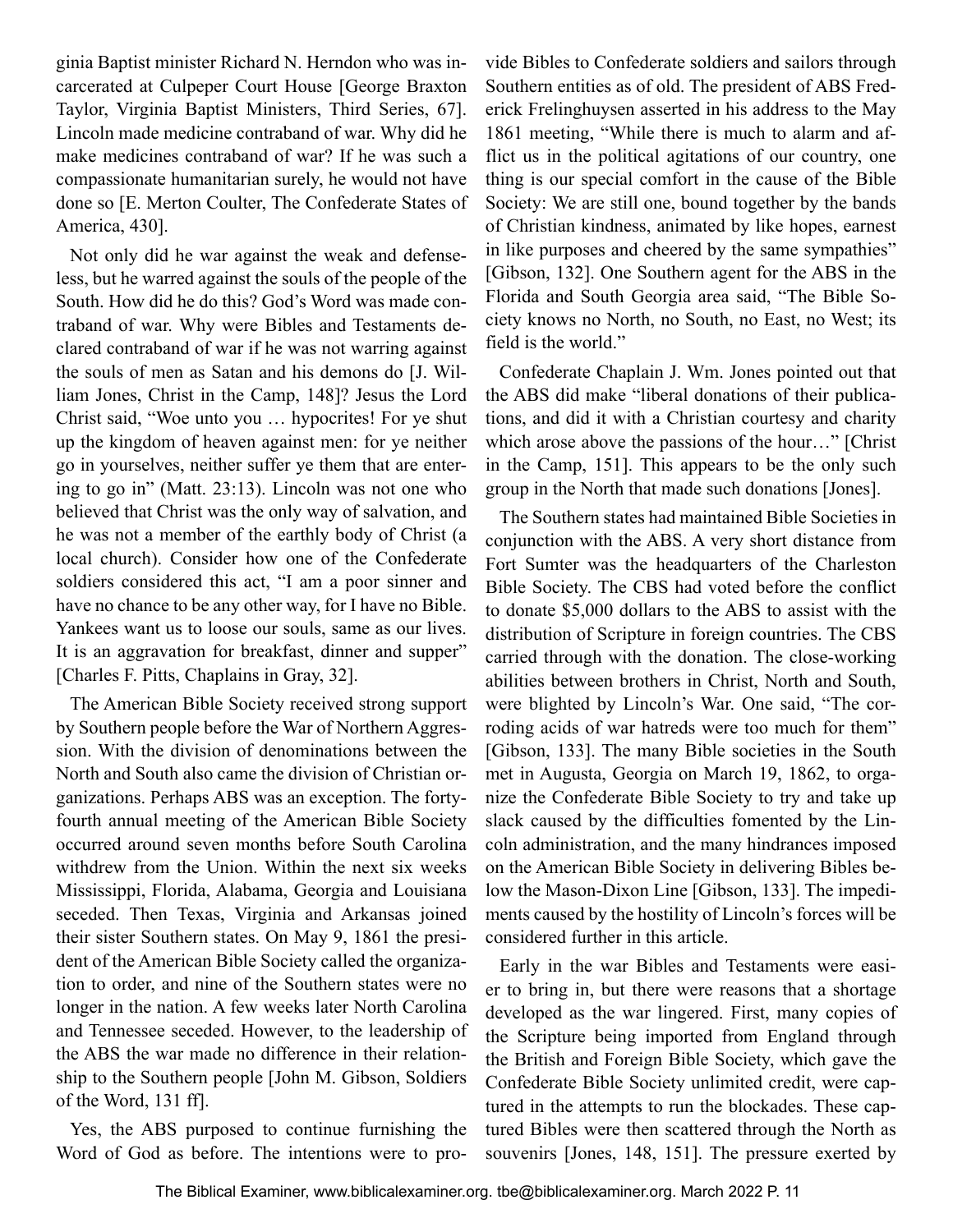the Federal Government's "'unholy crusade against all that the Southern people hold dear.' As a result of the steadily tightening naval blockade, it said, Southerners had even been 'denied the privilege of importing the Word of God bought in the Bible House.' Thus 'the south had no option but to look to her own resources for the Book of Life'" [Gibson, 134]. Second, the South before the war had depended on publishers in the North for Bibles, but when these sources eventually ended obviously the South needed to produce Bibles. The Southwestern Publishing House in Nashville, Tennessee began to print the first Confederate Bibles [Pitts, 31]. However, due to the limitations posed by a single publisher and the shortage of goods which developed, there were still never enough Bibles. Third, the greatest of the hindrances to bringing in enough Bibles had to be Abraham Lincoln's policy of making God's Word contraband of war. This has been mentioned previously. The Tennessee Baptist paper reported the good news on the Southwestern Publishing venture stating, "Lincoln no longer binds the Word of God" [Pitts, 31]. However, this was only a band aid solution when considered in the light of the great demand from the Confederate Army and Southern citizens for Bibles. Chaplains and colporteurs often said that the demand was never satisfied. Many of the homes in the South were depleted of their Bibles in order to try to quench the thirst for the water of life in the Confederate Army. The moving of God the Holy Spirit in the awakenings in the armies of the Confederacy added to the need for Bibles. The new born babes in Christ hungered for the milk of the Word, and the older believers hungered for the meat of the Word.

Perhaps it would be profitable to examine a little further the third and greatest hindrance to having enough Bibles in the South. One must remember Lincoln's declaration of Bibles as contraband of war. This problem was succinctly described, "The great societies at the North generally declared Bibles and Testaments 'contraband of war,' and we had at once to face the problem of securing supplies through the blockade, or manufacturing them with our poor facilities" [Jones, 148]. After the ABS agreed to supply Bibles to the South in May of 1861 what followed is an example of how Bibles bound for the South were considered, "The first books sent in the West were held up as contraband of war. Early in 1862 Federal officers at Cairo, Illinois, stopped a parcel of New Testaments, as contraband, which was addressed to General (Bishop) Leonidas Polk's Army at Columbus, Kentucky" [Henry Otis Dwight, The Centennial History of the American Bible Society, 262].

The ABS did not give up on their purpose of the society, and that purpose was the publishing and spreading of the Word of God. The organization tried to help their Southern brothers as best they could. Yes, the American Bible Society's Board of Managers "kept up the search for means of getting its Scriptures over the high wall of war" [Gibson, 135]. The sending of Bibles into the South under such circumstances was spoken of as "a truce of God." The ABS claimed that more than 30,000 volumes were sent from their depository by purchase and donation to the Virginia Bible Society through the Maryland Bible Society [137]. One North Carolina pastor sought out Governor Zebulon B. Vance's help in contacting the ABS for copies of God's Word for soldiers and citizens in his state. He declared that Bible poverty was so extreme in his state that it would make "the hearts of Christians ache" [145].

The Confederate government was just the opposite of the United States government regarding Bibles being sent over her lines to Federal prisoners. The Maryland Bible Society arranged to send 5,000 New Testaments to Richmond for the purpose of them being distributed to Federal prisoners of war. The Testaments were received safely in Richmond and distributed to said prisoners. Some of the prisoners desiring monetary gain from their brand-new Testaments sold their gifts. They received twelve to fifteen dollars for their New Testaments [144]. Yes, the Southern people were willing to pay exorbitant prices to have a copy of God's Word.

"A truce of God" was a welcome arrangement to the CSA. God's sacred Word did not pose a hazard to the mind of Southern people. This puts Lincoln's treatment of God's holy and divine Word as contraband in an even a darker light. But Lincoln also, through his army, destroyed and desecrated the houses of God through out the Confederacy. When the Rev. G. S. Griffin an agent for the ABS visited the Shenandoah Valley just after conflict ended, he was overwhelmed by the devastation to church buildings. He had been sent to ascertain how the ABS could help, "What he saw appalled him. Many of the churches had been completely demolished. Many others were in such damaged conditions that they were 'unfit for Divine service.' In their great poverty, the residents of those communities were not able to do much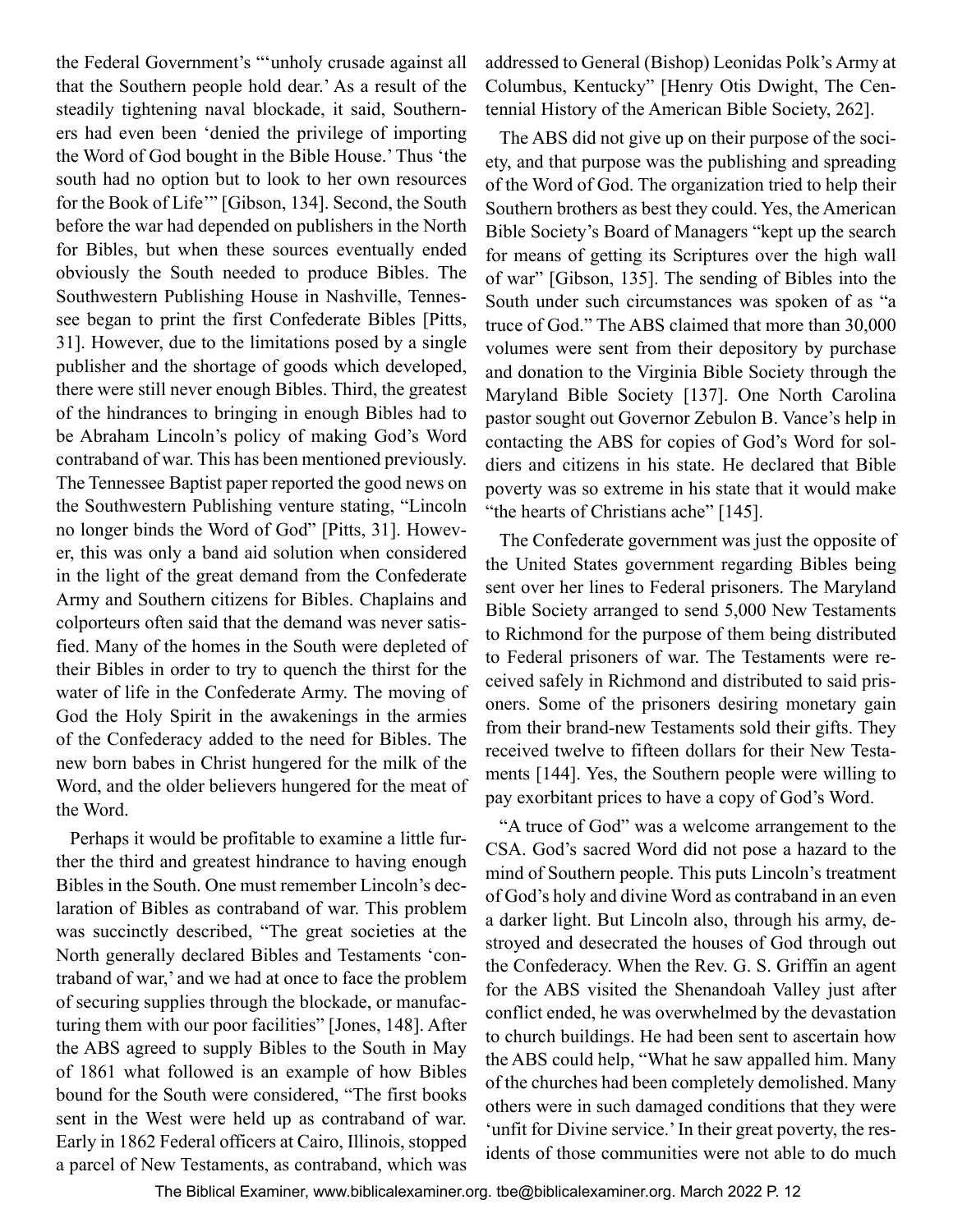<span id="page-12-0"></span>toward making them serviceable" [152].

ABS agent Rev. W. P. Ratcliffe was in southern Arkansas just after the conflict. He was trying to raise money for Bibles. Ratcliffe related an event that moved him. A fatherless child showed up at the depository the next day. This was after a meeting Ratcliffe had conducted to raise awareness of the need for financing the purchase Bibles. He said of the fatherless child, "In her hand she clutched a pair of newly knitted socks. 'Mother was at the meeting last night,' she told the minister, 'and she hasn't any money. She sent these. It is all she had to send the Bible to the poor" [158]. This showed how the impoverished Confederates even immediately after the War loved God's Word and desired others to have a copy and especially the poor. Interestingly the widowed woman did not consider herself poor though she had no money.

Lincoln lost his battle against the Word of God. He, as the rich man in hell, would most likely desire a drop of water to cool his tongue, but he cannot. This man had blood on his hands, but he also died an enemy of God.

Do you know the Lord Jesus Christ in pardon and forgiveness of sin? How much do you love the eternal and inspired Word of God? Are you as hungry for the Bible as were our Confederate ancestors? Is Bible reading a part of your daily life? "Study to shew thyself approved unto God, a workman that needeth not to be ashamed, rightly dividing the Word of truth" (2 Timothy 2:15).

Editor's note: The important men in DC continue to wage warfare against the Word of God. There must be something in the DC water that make men hate God and His Word.

#### A month late

## **Black History Month Is Appropriate Time For The Truth**

By Helen Louise Herndon

Can there be a more appropriate time for the truth about Black history than this month? Isn't it an apt time to bring to light the long-held omissions that have skewed not only genuine history by promoting halftruths but most, unfortunately, have harmed and skewed racial relationships?

Our history education, as it's generally taught from elementary to secondary classrooms, basically pres-

ents the institution of slavery as one of black and white with Black being the oppressed and White the oppressor. However, that is not the total history or story of the tragic institution of slavery. Before Africans set foot on America's shores, there was more than just Whites enslaving and oppressing Blacks. The slave trade was multi-racial.

More than a decade ago, Dr. Sheldon M. Stern, John F. Kennedy Library and Museum historian, wrote that "It's time to Face the Whole Truth About the Atlantic Slave Trade." In it, he states:

Incomplete depictions of the Atlantic slave trade are, in fact, quite common. My 49 state U.S. standards revealed that not one of these guides to classroom content even mentioned the key role of Africans in supplying the Atlantic slave trade.

He cites various African leaders from Nigeria, Ghana, Benin, Senegal, and Burkina Faso, all acknowledging the African role in slavery. Ghanaian diplomat Kofi Awoonor, wrote, "We too are blameworthy in what was essentially one of the most heinous crimes in human history."

Dr. Stern looks to and quotes from Africans in America: America's Journey Through Slavery, a 1998 text by Charles Johnson, Patricia Smith, and the WGBH Series Research team, for the tragic fact that,

Historians estimate that ten million of these abducted Africans "never even made it to the slave ships. Most died on the march to the sea"—still chained, yoked, and shackled by their African captors—before they ever laid eyes on a white slave trader.

Besides what Dr. Stern has revealed, other Black historians and scholars have also contributed revelations that would shock and surprise many when it comes to the institution of slavery in the United States. Chief among these revelations is the fact that there were thousands of Black slave owners in the South—some of whom became quite wealthy and owned many slaves. According to some records, in the city of New Orleans alone, there were over 3,000 black slave owners. Indeed, in Louisiana, the wealthiest slave owner with the most slaves was Black. Additionally, Blacks owned thousands of slaves in the Carolinas.

Other sources reveal that the "Five Civilized Tribes" from the southeast (i.e., the Cherokee, Chickasaw, Choctaw, Creek, and Seminole—also owned Black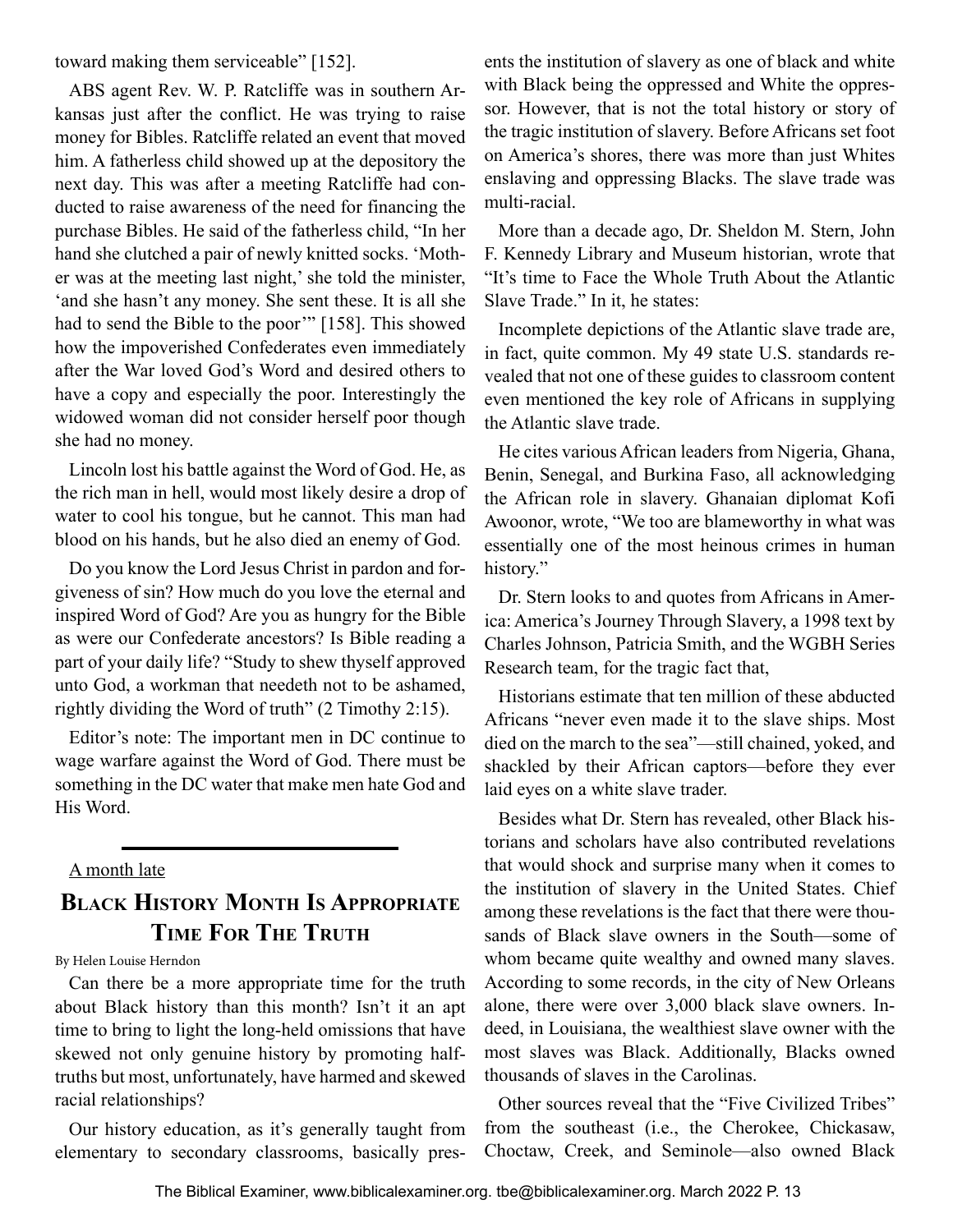<span id="page-13-0"></span>slaves. Following the Civil War and the 13th Amendment, three refused to emancipate their slaves. It took signing a treaty with the U.S. obligating them to free their slaves.

One of my friends and colleagues, while living in France and Tunisia, was originally from Zanzibar. He was mostly Black African with some Arab hereditary features. Before he died, he informed his children that his Zanzibari family still owned slaves and were in the slave-trading business in the 20th Century!

Why are these historical facts important? They're important because they bring accuracy, balance, impartial fairness, and truth to a history that continues to plague the nation. Should those values be important in our pursuit of history? Such facts do not in any way negate our nation's guilt nor our government's responsibility for harming or oppressing one race of people. However, they help diminish blame and fault totally directed at only one race—and worse, at the living generation of that race, people who had nothing whatsoever to do with slavery.

Several generations of children have been and are being taught that slavery is entirely black and white: Black victims and White oppressors. This one-dimensional and inaccurate narrative can only damage the relationships between Black and White children. And it is impossible to imagine that it does not affect those relationships through adulthood.

What if children of all races learned the truth at a very early age—that is, that America's institution of slavery was created and maintained multi-racially? It's probable that, if this history were taught more accurately and truthfully, there would be little reason for precious children to grow up with a sense of hurt or blame based on skin color because skin color wasn't an issue when it came to the oppressors. The problem was one of values, with many races, not just the White race, complicit in a great evil.

Dr. Stern explains,

Failure to educate young Americans about the whole story of Atlantic slave trade threatens to divide our nation and undermine our civic unity and belief in the historical legitimacy of our democratic institutions. Education in a democracy cannot promote half-truths about history without undermining the ideal of e pluribus unum—one from many—and substituting a divisive emphasis on many from one.

Perhaps this issue is important to someone like me because, as a descendant of a man who was not only an avid abolitionist but also was Lincoln's last law partner, I've always taken pleasure in an ancestor who was on the right side of both history and justice. He was also among the first Lincoln biographers with his book, Herndon's Lincoln.

It's time our history is corrected and updated to be on the right side of both history and justice. It might also be the very antidote needed today to stem the effort to divide us based on skin color. We can all pursue Dr. Martin Luther King Jr.'s call that we give our children "a nation where they will not be judged by the color of their skin but by the content of their character." Accurate and truthful history represents a firm foundation for accomplishing that lofty goal.

https://www.americanthinker.com/articles/2022/02/black\_history\_ month\_is\_appropriate\_time\_for\_the\_truth.html

## **Have We Lost our Mind?**

#### **Let's see if I got this right...**

• If a dude pretends to be a woman, you are required to pretend with him.

• Somehow it's Un-American for the census to count how many Americans are in America.

•Russians influencing our elections are bad, but illegal Mexicans voting in our elections are good.

• It was cool for Joe Biden to "blackmail" the President of Ukraine, but it's an impeachable offense if the President inquires about it.

• Twenty is too young to drink a beer, but eighteen is old enough to vote.

• People who have never owned slaves should pay slavery reparations to people who have never been slaves. This after 250,000 white union soldiers died to free the slaves and the subsequent freed slaves had already been given 40 acres and a mule to stimulate their life of freedom.

• Inflammatory rhetoric is outrageous, but harassing conservative people in restaurants is virtuous.

• People who have never been to college should pay the debts of college students who took out huge loans for useless degrees.

• Immigrants with tuberculosis and polio are wel-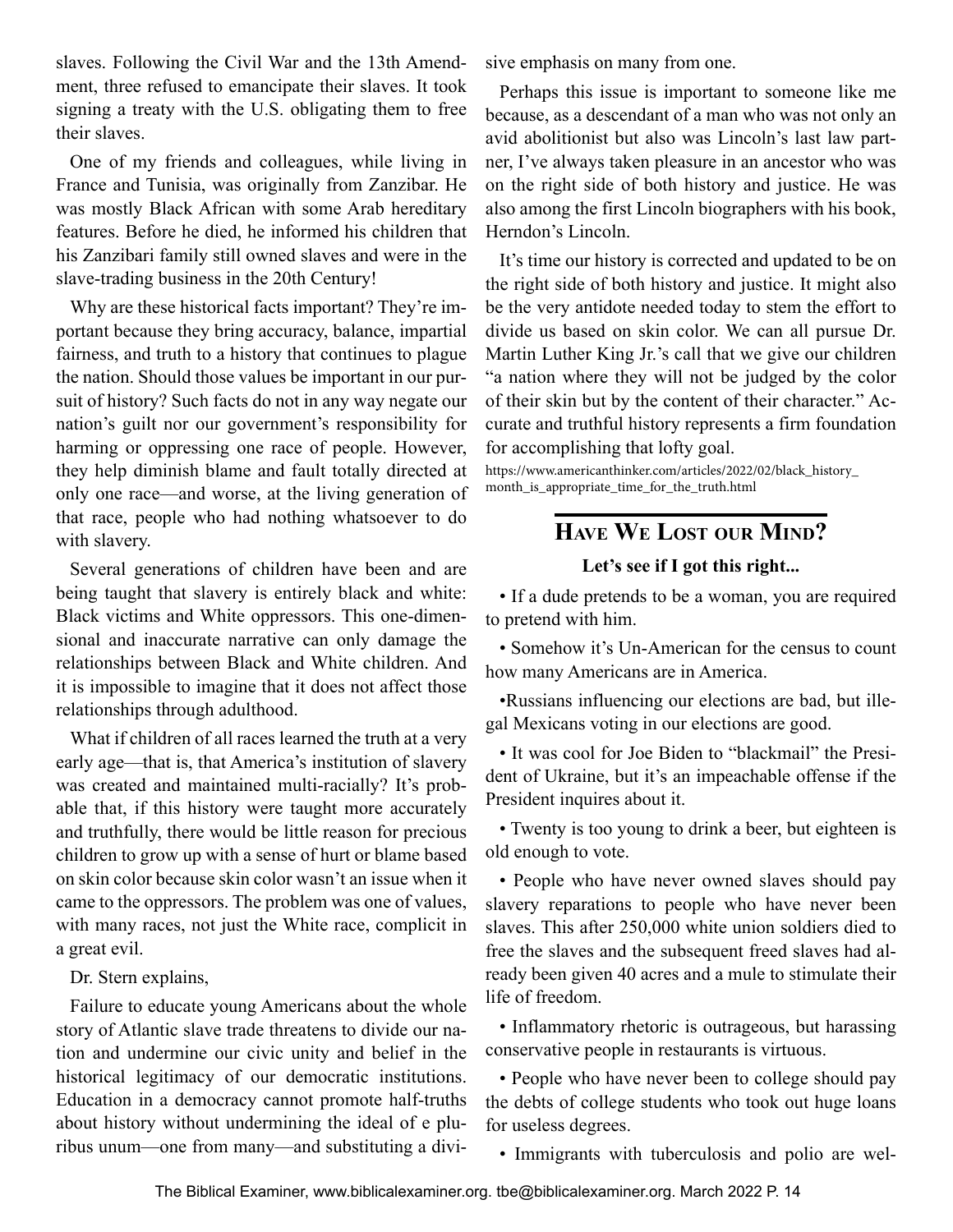<span id="page-14-0"></span>come, but you'd better be able to prove your dog is vaccinated.

• Irish doctors and German engineers who want to immigrate must go through a rigorous vetting process, but any illiterate Central-American gang-banger who jumps the southern fence is welcome.

• \$5 billion for border security is too expensive, but \$1.5 trillion for 'free' health care is not.

• If you cheat to get into college you go to prison, but if you cheat to get into the country you go to college for free.

• People who say there is no such thing as gender are demanding a female President.

• We see other countries going

Socialist and collapsing, and it seems like a great plan to us.

• Some people are held responsible for things that happened before they were born, and other people are not held responsible for what they are doing right now.

• Criminals are catch-and-released to hurt more people, but stopping them is bad because it's a violation of THEIR rights.

• And pointing out all this hypocrisy somehow makes us "racists"?!

 NOTE: This e-mail was made with 100% recycled electrons. No electrons were harmed, No trees were destroyed, No animals were killed, and No political correctness was observed in making or sending this message.

Copied

## **Bank Run?**

A Canadian reader corrected my remarks yesterday about bank runs forcing Trudeau to lift the emergency law. He says Trudeau pulled it because he knew he could never get enough votes in the senate to approve it. If so, hurrah for the Canadian senators. They sound better than most of ours.

However, further to the "bank run" theory a customer from out west, New Mexico or Arizona, told me today that when he went to take money out of his bank, they had no hundreds or fifties and had to give him all twenties. A relative went to another bank and they didn't have enough cash at all — he had to go to yet another branch. Now that's just one anecdote, a straw in the wind, but maybe folks in the U.S. saw the trick Trudeau pulled in Canada and decided that a before a similar idea crept into Joe Biden's head, they'd rather have cash and real assets in hand instead of digital assets in a bank. But Law! I don't know nuthin'. I ain't no more'n a nat'ral born durned fool from Tennessee. When we

talk about "digital assets" we mean a lady with purty toes.

*Argentum et aurum comparanda sunt.*

Silver and gold must be bought. Franklyn Sanders

## **Cohabitation: Preparing for divorce?**

By Jerry Newcombe

Marriage is a gift from God. But marriage is in a sad state in America today, and we all suffer because of it.

I read recently about the movie star Joan Crawford who was legendary in her promiscuity. As her rival Bette Davis once reportedly sneered about her, "She slept with every male star at MGM except Lassie."

Apparently, in the miserable and difficult childhood of Lucille LeSouer (who later adopted the name Joan Crawford), there was a wound from the absence of her father, according to Shaun Considine's book, Bette and Joan, which became the basis for the mini-series, The Feud.

Considine quotes someone else about Crawford's childhood: "Being abandoned so often traumatized Joan…She spent the rest of her life looking for a father — in husbands, lovers, studio executives, and directors." To this Considine adds, "When she found the ideal candidate, Joan felt safe, secure, validated. In time she expected them to leave, to reject her. When they didn't, she grew suspicious, then resentful, and found ways to make them depart." So sad.

So far from God's design, which is one man, one woman for life. His prohibitions against sex outside of marriage are for our good.

A fascinating article in a recent Wall Street Journal highlighted the findings of a study based on the mar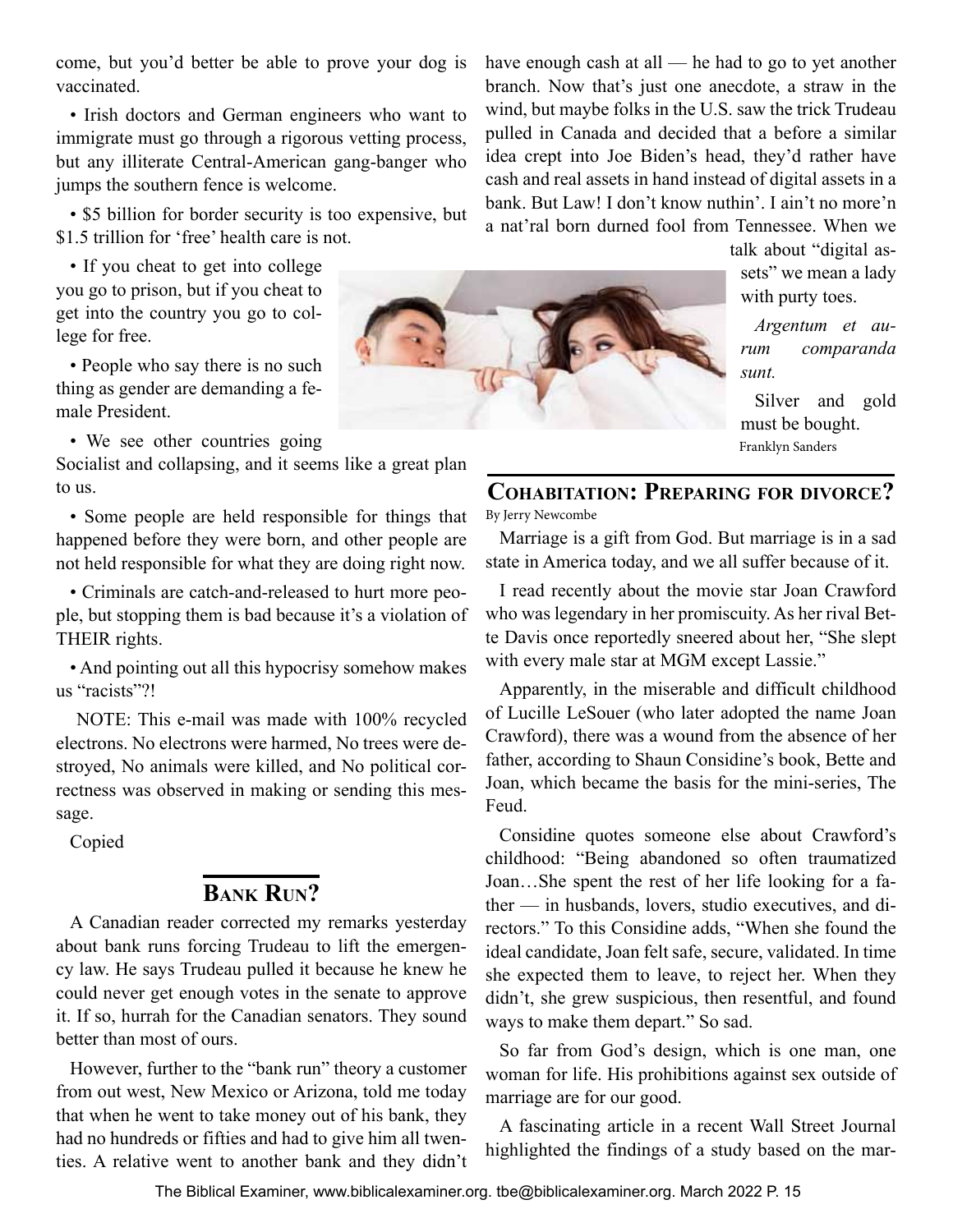<span id="page-15-0"></span>riages and many divorces among 50,000 women in the National Survey of Family Growth.

The headline and subheadline read: "Too Risky to Wed in Your 20s? Not If You Avoid Cohabiting First: Research shows that marrying young without ever having lived together with a partner makes for some of the lowest divorce rates." After reading that, someone can infer that it's best to avoid cohabitation before getting married.

Brad Wilcox and Lyman Stone, the article's authors, observe, "The idea that cohabitation is risky is surprising, given that a majority of young adults believe that

living together is a good way to pretest the quality of your partners and your partnership." But couples who live together before they wed "are less likely to be happily married and more likely to land in divorce court."

On the topic of premari-

tal sex, studies have found

waiting to have sex until marriage is best. Even in the archives of UCLA, they cite a study from the Family Research Center in Washington, D.C., which says: "Other findings indicate that saving sex for marriage reduces the risk of divorce, and monogamous married couples are the most sexually satisfied Americans." If you're unfaithful before marriage, why should you be faithful after getting married?

In previous generations, cohabitation was viewed as more of a scandal. Of course, not all marriages were good by any means.

My dad used to tell a story where he and my mom were playing bridge one day against another couple. The woman kept yelling and berating her partner at every turn.

Finally, dad asked her, "Are you two married?"

And she snapped, "Of course we are! Do you think I'd live in sin with an idiot like that?" while pointing to her henpecked husband. When I shared this anecdote with a friend, he thought that story might discourage someone from considering marriage instead of cohabitation. Well, without proper preparation, bad marriages happen. (Sadly, sometimes even with preparation.)



In my own life, I thank God for 42 years of empirical evidence that I married a saint. After all, my fantastic wife has put up with me for more than 4 decades. Thankfully, we spent more time preparing for the marriage than we did for the wedding.

Jesus said, "I have come that they might have life and have it more abundantly." That includes our relationships.

God's design for marriage is for our good, and it helps spare people a lot of unnecessary unhappiness. https://www.christianpost.com/voices/cohabitation-preparing-fordivorce.html

### **A Word about Ukraine How Joseph Stalin Starved Millions in the Ukrainian Famine**

#### **The Holodomor's Death Toll**

The Ukrainian famine—known as the Holodomor, a combination of the Ukrainian words for "starvation" and "to inflict death"—by one estimate claimed the lives of 3.9 million people, about 13 percent

of the population. And, unlike other famines in history caused by blight or drought, this was caused when a dictator wanted both to replace Ukraine's small farms with state-run collectives and punish independenceminded Ukrainians who posed a threat to his totalitarian authority.

"The Ukrainian famine was a clear case of a manmade famine," explains Alex de Waal, executive director of the World Peace Foundation at Tufts University and author of the 2018 book, Mass Starvation: The History and Future of Famine. He describes it as "a hybrid…of a famine caused by calamitous social-economic policies and one aimed at a particular population for repression or punishment."

In those days, Ukraine—a Texas-sized nation along the Black Sea to the west of Russia—was a part of the Soviet Union, then ruled by Stalin. In 1929, as part of his plan to rapidly create a totally communist economy, Stalin had imposed collectivization, which replaced individually owned and operated farms with big state-run collectives. Ukraine's small, mostly subsistence farmers resisted giving up their land and livelihoods. ...

Collectivization in Ukraine didn't go very well. By the fall of 1932—around the time that Stalin's wife, Na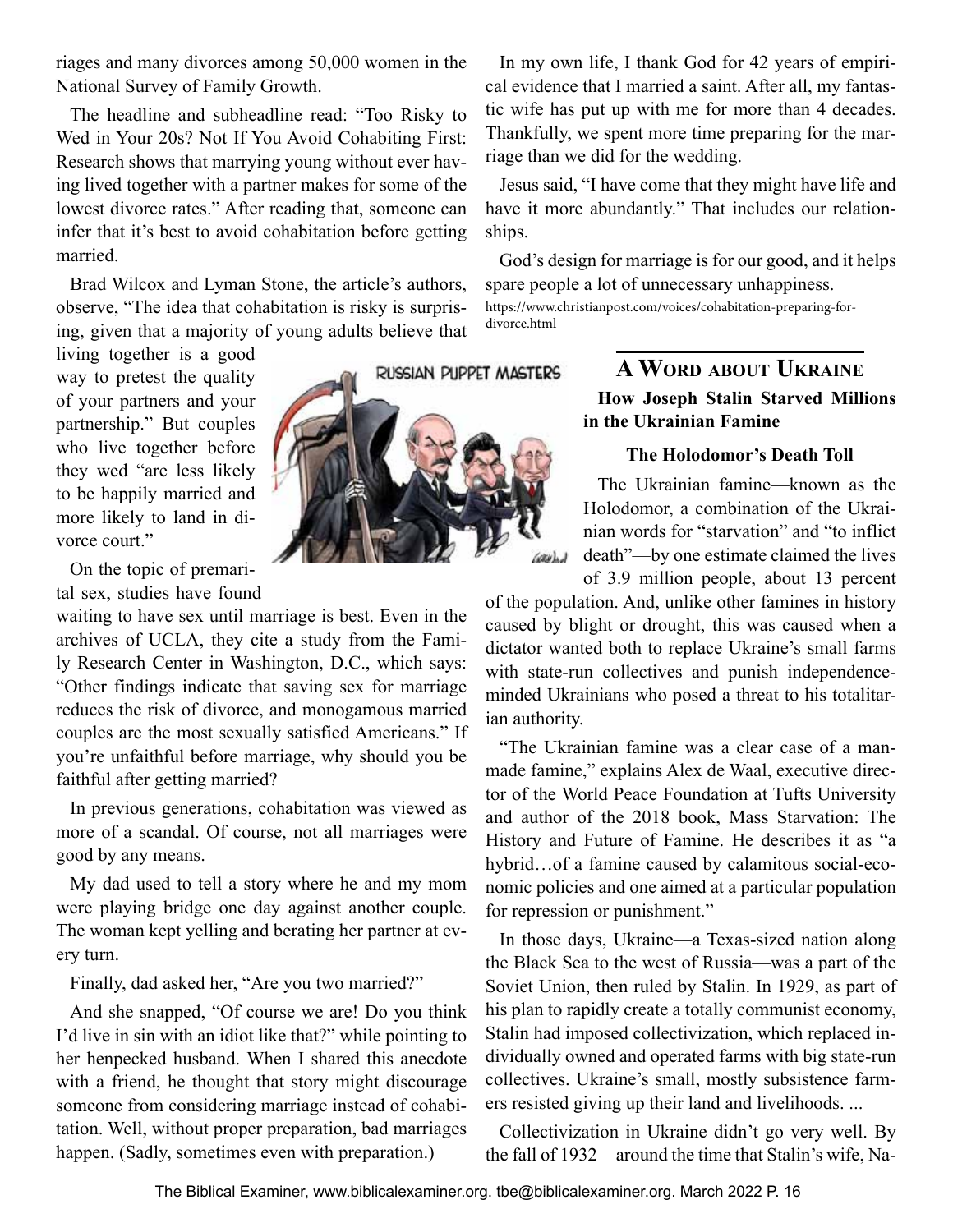<span id="page-16-0"></span>dezhda Sergeevna Alliluyeva, who reportedly objected to his collectivization policy, committed suicide—it became apparent that Ukraine's grain harvest was going to miss Soviet planners' target by 60 percent. There still might have been enough food for

Ukrainian peasants to get by, but, as Applebaum writes, Stalin then ordered what little they had be confiscated as punishment for not meeting quotas. ...

https://www.history.com/news/ukrainian-famine-stalin?cmpid=email-histinside-history-2022-0228-02282022&om\_ rid=&~campaign=hist-inside-history-2022-0228

Those who read the article will fully understand why the Ukrainians will fight Russia to the last man.

### **Biden Warns Russia That If They Don't Stop He Will Deploy Deadly Trans Admiral**

WASHINGTON, D.C.—With Russia poised to tear through Eastern Europe with terrifying military power, Biden warned Putin that if he doesn't stop advancing his army, he will be forced to deploy his deadly trans admiral.

"You think I'm joking, Vlad! I ain't messin' around here! You don't want me to use this!" said Biden to Putin in a Zoom call, motioning to a portrait of transgender admiral and Assistant HHS Secretary Admiral Rachel Levine. "This is the deadliest weapon the United States has ever produced, and I won't hesitate to use it on you! Watch out!"

Diversity and inclusion experts speculate the firepower in just one trans admiral is capable of leveling 3 Russian cities to the ground using the incredible destructive power of intersectional identity politics. Foreign policy experts believe Russia is outmatched by America's stunning diversity and inclusion capabilities and will soon be forced to surrender.

Sources say Ukrainian citizens will certainly sleep better tonight knowing the power of diversity is on their side.

**Satire site https://babylonbee.com**/news/biden-warns-russia-that-ifthey-dont-stop-he-will-deploy-deadly-trans-admiral

# **• Ukraine Gold – WHEAT? Ukraine Invasion Threatens Global Wheat Supply**

Russia and Ukraine together produce nearly a quar-

ter of the world's wheat, and coming disruptions could fuel higher food prices and social unrest....

#### **Russia Move on Ukraine Spurs Wheat Prices Higher**

Russian troops have moved into two territories in eastern Ukraine — Donetsk and Luhansk — which together account for about 10% of

Ukraine's wheat production. The US and European allies are said to be readying sanctions against Russia, which has laid claim to all of Ukraine....

https://gro-intelligence.com/insights/russia-move-on-ukraine-spurswheat-prices-higher

**• China buying up American corn** [and soybean] due to flooding, creating food shortage crisis https://collapse.news/2020-08-03-china-buying-up-american-cornflooding-food-shortage.html

**The spirit of Stalin's Holodomor lives** in DC, as our **government pays** to cover farm land with solar panels, promising that solar will bring in paradise on earth. Meanwhile, China must purchase massive amounts of corn and soybeans on the world market. We can rest assured they will not purchase the "Green Energy" we are producing instead of the products for which they are literally dying.

**Wheat:** About 56 bu/acr. **Corn:** 200 bu/ac. Local farmer. **Beans:** 60 bu/ac. Local farmer.

**3/2/22 prices per bushel: Corn \$7.50, beans \$17, wheat, \$10.**

Only by ignoring reality can one imagine that solar power will produce the income that food crops can produce, nor can we eat "green energy."

**• 62,000 Spaniards are now bankrup**t after investing in solar panels.

https://www.naturalnews.com/2022-02-25-62000-spaniards-bankruptafter-solar-panel-investment.html

Solar energy is only profitable with government subsidies which stopped in Mexixo.

**• Analysis: Push for Green Energy Not Russia's Invasion of Ukraine Driving up Oil Prices, Threat-**

The Biblical Examiner, www.biblicalexaminer.org. tbe@biblicalexaminer.org. March 2022 P. 17



## **Various**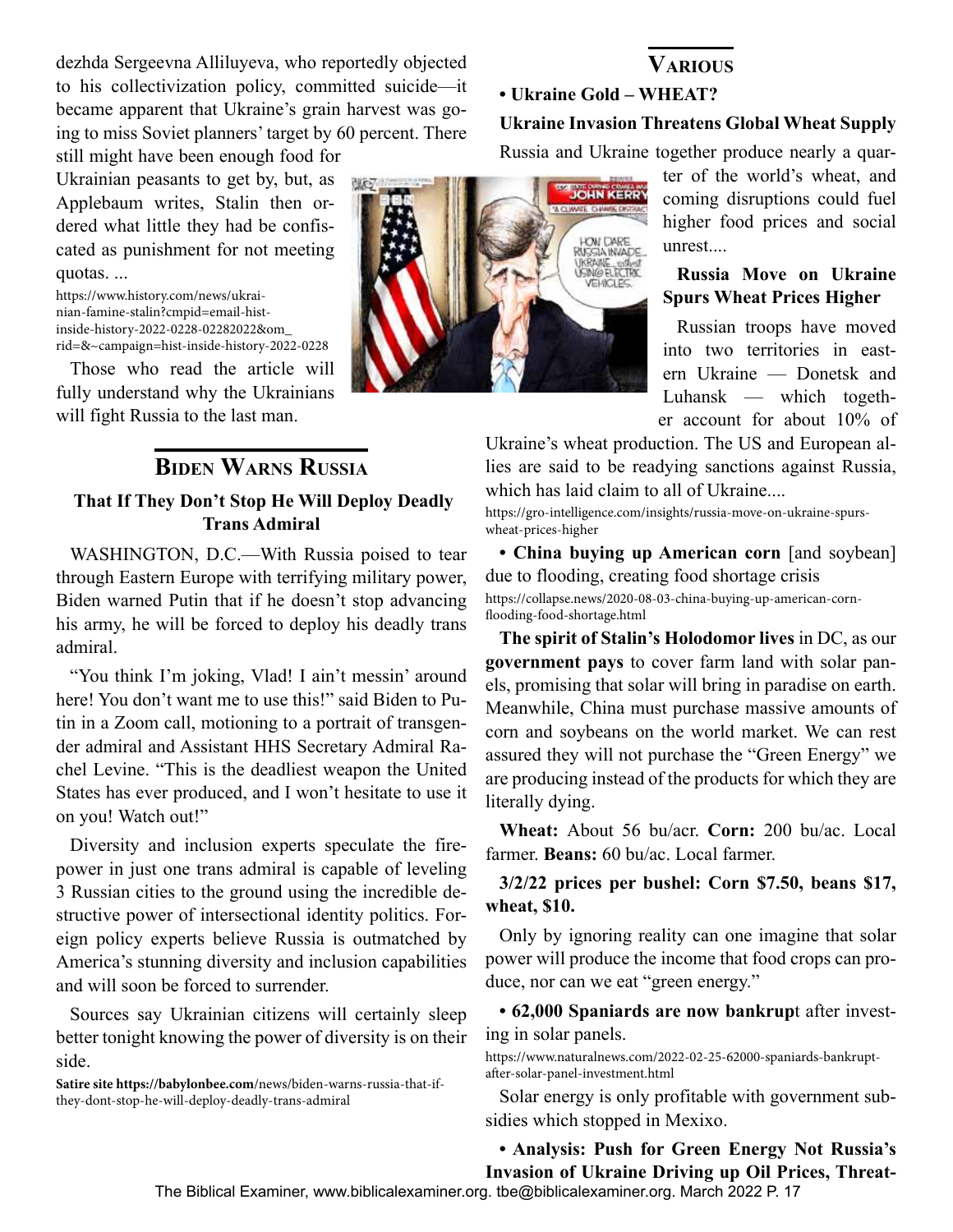#### **ening Security**

...what is the price of propping up alternative energy, which is much less reli-

able than fossil fuels?

"Have you ever stood in a field and felt a constant breeze for hours with no interruption at all?" the analysis said. "Well, we haven't either."

"However, if you think wind comes and goes how about relationships

with other countries like Russia?" the report asked. "Perhaps one can conclude that renewables serve best as supplemental energy sources, certainly not primary sources. When Texas needed to fly helicopters with jet fuel derived from oil to thaw out windmills, clearly the grid did not perform as planned. This begs the question: will the move to green energy continue and will it pull up metals prices needed to support green energy initiatives? If the trend does not continue, one might expect a sharp reversal for several metals."

And as a result of the less reliable wind and solar, the market has shown an uptick in gasoline-powered home and commercial generator sales, according to one seller Generac — including in the Ukraine and Russia.

The analysis said this means people here at home think the power grid is unsustainable.

"The green narrative centers around climate change as the root cause of more severe weather but the other factor relates to the unreliability of green energy and power companies have failed to make the investments in backup energy sources needed to support wind and solar," the analysis said. "Green energy goes down far more often than either nuclear or coal plants."

Aside from generators, the analysis said another fossil-fueled spinoff from the push for electric vehicles will include diesel vehicles made with mobile generators to charge cars that have run out of juice on highways.

#### **• Stats indicate vaccinated MORE likely to get COVID-19 than unvaccinated**

Government buries COVID data because it's 'misin-

Stats indicate vaccinated MORE likely to get COV-ID-19 than unvaccinated...

The Canadian health researcher cited a table published by PHS showing that by the week beginning Jan. 22, the age-standardized COVID case rate per 100,000 in Scotland was 381.5 among the unvaccinated compared to 570 in the double-vaccinated and 447 per 100,000 in the boosted.

The Herald noted that similar patterns have been observed in England

and the Canadian province Ontario....

terpreted' by 'anti-vaxxers'

https://www.wnd.com/2022/02/4983444/?utm\_source=Email&utm\_ medium=wnd-newsletter&utm\_campaign=dailyam&utm\_ content=newsletter&ats\_es=76c88699640bf17c199c18ba90162de3

#### **• 'It's the jab': Top insurance companies report spike in excess deaths**

'You can debate why; I know why, you know why'

In January, the CEO of a major Midwest insurance company disclosed in a virtual Chamber of Commerce meeting that his company had seen a 40% increase in all-cause deaths in the last half of 2021, describing it as four times higher than a once-in-200 years event.

That startling rise came as the daily number of deaths from COVID-19 was less than half of what it was the previous year, suggesting the vaccines are the most likely cause.

The CEO, Scott Davison of OneAmerica, said he found the data to be "consistent across every player in that business."...

https://www.wnd.com/2022/02/jab-top-insurance-companies-reportspike-excess-deaths/?utm\_source=Email&utm\_medium=wndbreaking&utm\_campaign=breaking&utm\_content=breaking&ats\_es=76 c88699640bf17c199c18ba90162de3

#### • **BREAKING: FDA exec exposed by Project Veritas alleges COVID vaccines are a 'recurring fountain of revenue' for drug companies**

On Wednesday, Project Veritas released the second part of their bombshell reporting in which an FDA executive revealed the financial incentives behind pharmaceutical companies pushing additional vaccines and boosters on the population, and how money from these companies can influence the agency to approve products. ...

https://thepostmillennial.com/breaking-fda-exec-exposed-by-projectveritas-alleges-covid-vaccines-are-a-recurring-fountain-of-revenue-for-



The Biblical Examiner, www.biblicalexaminer.org. tbe@biblicalexaminer.org. March 2022 P. 18

https://www.breitbart.com/politics/2022/02/28/analysis-push-for-greenenergy-not-russias-invasion-of-ukraine-driving-up-oil-prices-threatening-security/?utm\_source=newsletter&utm\_medium=email&utm\_ term=daily&utm\_campaign=20220228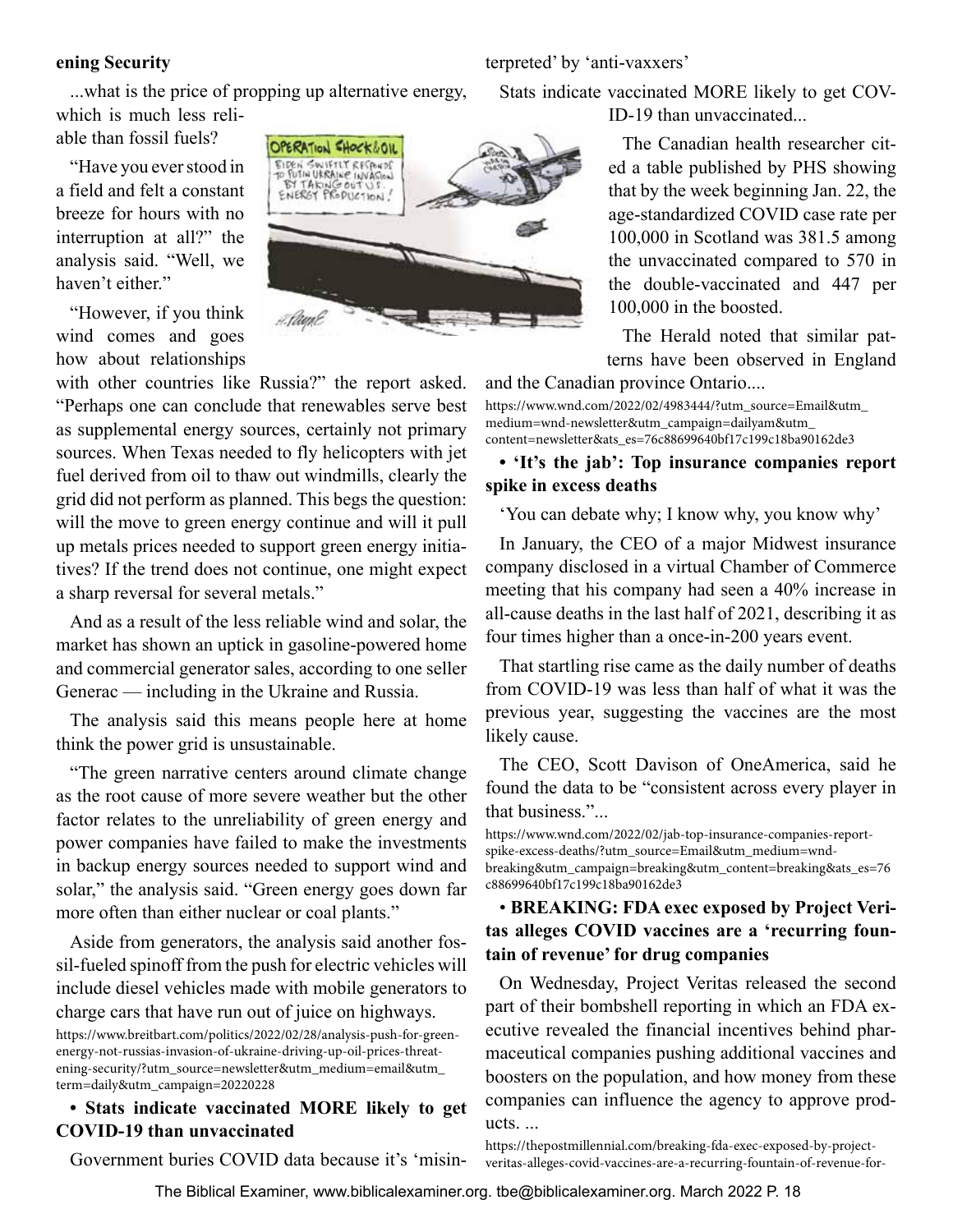drug-companies?utm\_source=deployer&utm\_medium=email&utm\_ campaign=newsletter&utm\_term=900

What else could the FDA say except deny everything with some foolish nonsensical explanation. Follow the money, for the **love of money is the root of all evil. The Medical Industrial Complex is killing us for the Money.**

However, when we have a population controlled by covetousness, can we expect less from those who have such a marvelous opportunity to deceive and rob everyone in their grasp? Watch the advertising – everything is geared to making the view or listener covet bigger and better.

#### • **CDC Admits Covid-19 Nasal Tests Swabs wee used to collect DNA, no test for Covid**

The United State's top "public health" agency has casually and quite quietly admitted that the nasal swabs they claim are being used to test for COVID, are actually being used to sequence people's genomes. That means anyone who has gotten a COVID-19 nasal swab test has likely had their DNA taken without their knowledge or consent. ... There is now obvious and widespread outrage as people called out the fake federal agency that is actually a private corporation for exploiting the plandemic to collect human DNA, according to the Gateway Pundit.

https://www.shtfplan.com/headline-news/cdc-admits-covid-19-nasaltest-swabs-were-used-to-collect-dna-not-test-for-covid

**• Dear American taxpayers:** The CDC is now spending \$5,000 of YOUR money on every "minority" who gets "vaccinated" for COVID

https://www.newstarget.com/2022-02-24-cdc-spending-american-taxesminorities-covid-vaccinated.html

#### **• Interesting observation**

U.S. truckers hit road in opposition to COVID mandates

... And the movement took a blow on Thursday when, just as wheels started turning in several parts of the nation from which convoys are planned, Russia invaded Ukraine and captured most of the nation's attention....

Every move on the international scene is planned by the powers-that-be. National leaders follow their orders from the elite, and I doubt Trump is much different. He did finance the depopulation drug, the "Jab."

**• Big Pharma granted total legal immunity** covering coronavirus vaccines

Evil Big Pharma has been granted total legal immunity for all the damage and death that will be caused by their unsafe, largely untested coronavirus vaccines.

Yet at the same time, you will be forced to take a vaccine shot. This means all the costs of injury, hospitalization or death are transferred from the vaccine manufacturer to YOU. They pocket all the revenue while you get stuck with all the medical bills.... Naturalnews.com

**• Clot shot warning:** Here's what a blood clot looks like when LIQUID blood turns into a semi-solid gelatinous mass inside your body

https://newstarget.com/2022-01-08-clot-shot-warning-blood-clot-lookslike-turns-into-a-semi-solid-gelatinous-mass.html

**• Ohio and Texas Issue Warning** on Toxic Chemical Found in Mailed At-Home COVID-19 Testing Kit

Ohio and Texas issued a warning after seeing an increase in reports related to sodium azide poisoning, a chemical found in test kits after Biden promised to give 500 million Covid test kits to Americans.

https://www.thegatewaypundit.com/2022/02/ohio-texas-issuewarning-toxic-chemical-found-mailed-home-covid-19-testingkit/?utm\_source=Email&utm\_medium=the-gateway-pundit&utm\_ campaign=dailypm&utm\_content=daily

**• Bill Hemmer** calls out COVID-19 tests branded 'Made in China'

https://www.foxnews.com/politics/bill-hemmer-covid-19-tests-brandedmade-china

#### **• Bank Accounts Seized, Proof COVID Was a Trojan Horse**

https://articles.mercola.com/sites/articles/archive/2022/02/28/plandemicpurpose-exposed.aspx?ui=62275c4f6eb5e1c6872faec264ac18ae89396 dd486d6b98af038d9fef2e3c00d&sd=20110406&cid\_source=dnl&cid\_ medium=email&cid\_content=art1HL&cid=20220228\_HL2&mid=DM11 24257&rid=1420544904

The warning has been here for years, so keep just enough cash in the bank to pay your bills; keep the rest under your mattress. The state-god is hungry for money, and it takes very little excuse to seize you account, savings and all. Put your money in real assets.

**• Russia, which produces two-thirds** of the world's ammonium nitrate (fertilizer), will not be exporting it at least for another month

https://www.naturalnews.com/2022-02-27-russia-bans-ammoniumnitrate-fertilizer-exports.html

#### **• Virus DNA matches code patented by Moderna 3 years before pandemic**

Researchers put odds of it occurring naturally at 3

https://www.wnd.com/2022/02/u-s-truckers-hit-road-opposition-covidmandates/?utm\_source=Email&utm\_medium=wnd-newsletter&utm\_ campaign=dailyam&utm\_content=newsletter&ats\_es=76c88699640bf17 c199c18ba90162de3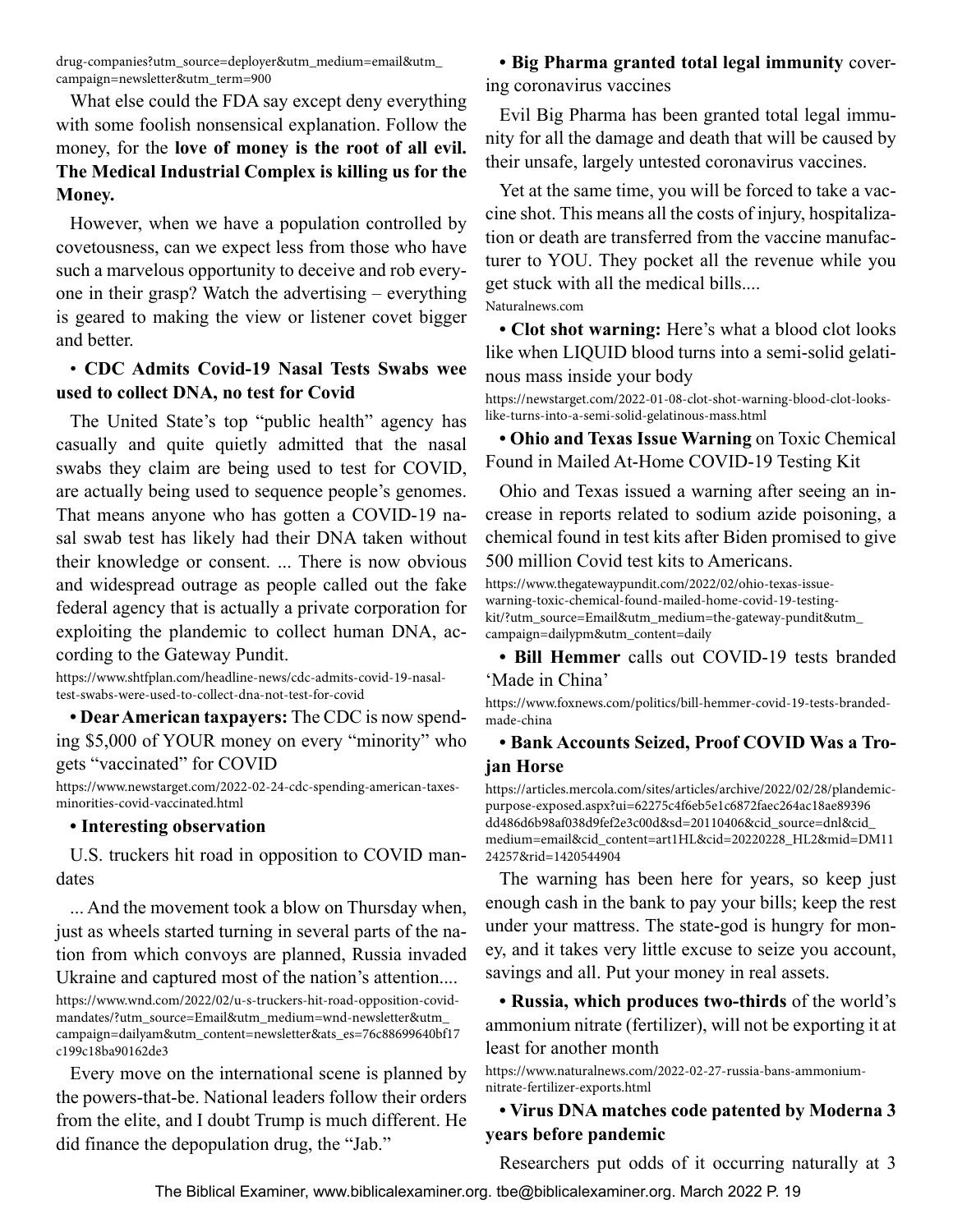<span id="page-19-0"></span>trillion to 1

https://www.wnd.com/2022/02/virus-dna-matches-code-patentedmoderna-3-years-pandemic/?utm\_source=Email&utm\_medium=wndbreaking&utm\_campaign=breaking&utm\_content=breaking&ats\_es=76 c88699640bf17c199c18ba90162de3

#### **• New national vaccine pass quietly being implemented**

https://www.wnd.com/2022/02/new-national-vaccine-pass-quietlyimplemented/?utm\_source=Email&utm\_medium=wnd-breaking&utm\_ campaign=breaking&utm\_content=breaking&ats\_es=76c88699640bf17c 199c18ba90162de3

## **12 year-old And CTR**

### **I'm a 12-year-old former public school student. Here's why I hate critical race theory.**

By Ty McCurry

People hold up signs during a rally against "critical race theory" (CRT) being taught in schools at the Loudoun County Government center in Leesburg, Virginia on June 12, 2021. | AFP via Getty Images/Andrew Caballero

My life will forever be impacted by a black boy and two white boys. These boys are the reason why I have grown to hate critical race theory (CRT), which has become a hot topic in my school district.

Last semester, as a sixth-grader at a public school, my history teacher told me, along with other students, that because my skin is white, I am "privileged and considered an oppressor." It made me feel sad because my friends and I are not mean or oppressors.

The only way any of us are privileged is because we get to live in America and work hard for what we want in life, regardless of the color of our skin.

I learned the value of education early through my aunt, a public school teacher. My aunt served children in South Dallas at the Reach for Hope Homework Center. She knew that children, given the right support and education, could create brighter futures for themselves. I loved going to volunteer there with my mom and grandmother.

One of my favorite memories at the Homework Center was during the Christmas season when I was 5 years old. I had a blast watching everyone open their presents. But my buddy, who was a few years older than me, noticed I didn't have any presents to open, so he gave me one of his. He didn't consider my skin color — I was white and he was black. He just saw that I was without and wanted me to feel like I belonged.

Now, my buddy is in his senior year of high school and is doing really well, thanks to all his hard work. He and many other kids from the Homework Center will be among the first in their families to attend college because someone cared enough to support them academically.

It breaks my heart to think someone could be teaching children and teenagers they are oppressed or victims because of the color of their skin. My buddy taught me that no matter our background or circumstances, we can all work hard and become overcomers.

A few years later, the lesson my Homework Center buddy taught me became even more real and even more important. Our family became a foster family and we welcomed children of all races and backgrounds into our home. Through foster care, we met and adopted my two little brothers.

Quickly, our family learned my brothers came from a very troubled background, as do many children in the foster care system. It was so sad to see how far behind my brothers were academically.

However, our amazing community rallied behind our entire family. Teachers provided tutoring. The police and fire departments invited my brothers to their stations to let them see that our public servants are not to be feared and that they are here to help. I always knew our town was great, but it became real watching the outpouring of selfless love for my brothers.

You see, my brothers, who are white, were just as disadvantaged as my buddy at the Homework Center. And, with help, they were just as able to overcome their challenges.

Recently, our town has been accused of being systematically racist. This is the same town that generously donated to the Homework Center and supported our family after adopting my brothers. I have spent countless hours educating myself about CRT and have pledged to fight this attempt to indoctrinate my friends the best that I can. During that history lesson last semester, I spoke up and told my teacher I disagreed. I have also spoken at a school board meeting and have attended political meet-and-greets.

Critical race theory can cause long-term issues for society as there is no end goal other than to divide people.

My parents and I chose to switch from public school to homeschool earlier this year so I can focus on study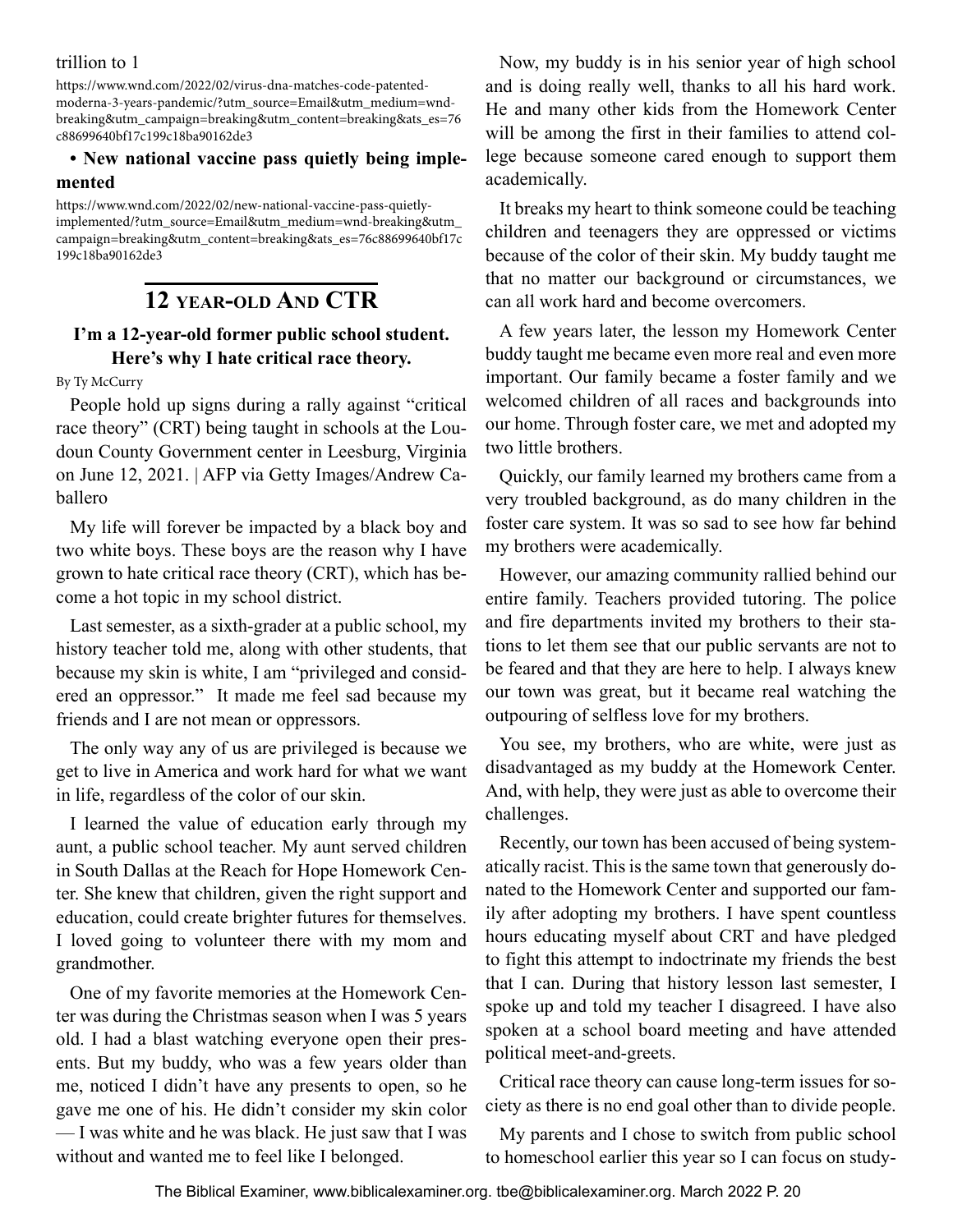<span id="page-20-0"></span>ing what truly matters, not political ideology. But I am hopeful because I have watched our community lock arms to keep this harmful ideology from infiltrating our schools. I have listened to my mom and her friends as they advocate for all students at school board meetings. It has been a long, hard fight in our town for students, but we are making amazing progress.

I am thankful for people like my aunt and my brothers' teachers, who empower children and teenagers instead of teaching them to believe all that CRT implies.

I am thankful for the opportunity to truly learn the value of my education and the importance of always seeing character over color.

Most of all, I am thankful for that one black boy who is now a man, my buddy from the Homework Center, and those two white boys, my brothers. My life will forever be impacted by them. They taught me that we can all overcome any obstacle because we are Americans.

Ty McCurry is a twelve-year-old seventh grader in Southlake, Texas.

https://www.christianpost.com/news/im-a-12-y-o-former-public-schoolstudent-heres-why-i-hate-crt.html

#### **Resist not evil**

Matthew 5:38 *Ye have heard that it hath been said, An eye for an eye, and a tooth for a tooth: 39 But I say unto you, That ye resist not evil: but whosoever shall smite thee on thy right cheek, turn to him the other also. 40 And if any man will sue thee at the law, and take away thy coat, let him have thy cloke also. 41 And whosoever shall compel thee to go a mile, go with him twain. 42 Give to him that asketh thee, and from him that would borrow of thee turn not thou away.*

**Our** Lord gives three illustrations of how one must respond to evil men.

**V. 39, the first response to evil**: *resist not evil...* Note the *evil* being referred to: It is no more than a slap in the face. In other words, this *evil* is on a minor, personal level. Christ is not dealing with self-protection, restitution, nor someone gouging out an eye or cutting off a limb. He is simply dealing with a slap or strong words. It is basically someone trying to stir up a personal fight with us. From the three illustrations used here by our Lord (cheek, coat and compelling), we see this passage is dealing with **wounded pride rather than serious injury** to person or property. The situation being dealt with by the Lord can be best described by **Proverbs**  **15:1** *A soft answer turneth away wrath: but grievous words stir up anger.* When we retaliate with *grievous words,* more strife develops. Those who have experienced the reality of v. 1 have found that it works.

*Resist not evil...* **The Lord is not forbidding lawful defense against evil**, but He is forbidding **private retaliation and striking back**. One of the duties of the magistrate is to see that the evil person makes just restitution for his evil deed, so the Lord is not at all calling His people to ignore or overlook wickedness. We are responsible under the Lord to call the evil person into account for his evil actions. (Cf. Rom 12:17 & Pro 25:21-22.)

*Resist not evil...* **But we live in an evil world** and can fully expect the evil person to move against the godly. So how are we to respond? We must respond against evil in a **godly manner**: we are never allowed to respond to evil in a fit of anger or vengeance. (Cf. Deuteronomy 32:35, Psa 27:14, 37:34, Pro 20:22, 17:13, 24:29, Isa 40:31, Lam 3:25, 26, 1 Thes 5:15, 1 Pet 2:23, 3:9, 4:19.)

**We must not so much as even inwardly hope for an opportunity to get even**. A Christian must not enter into any activity in which he cannot legitimately ask the Lord to help. We must suffer the injury and refer our cause to the Righteous Judge of all the earth. Matthew 6:15 warns us that if we do not forgive men their trespasses, neither will the Father forgive ours.

*Resist not evil...* **But evil cannot be ignored.** In Luke 22:36, the Lord required His disciples to buy a sword. He requires self–defense of our person, of our family and of our property, Exodus 22:2.

**HARRIS COUNTY, Texas** — A woman shot and killed a man who she said attempted to rob her at her southwest Harris County home early Sunday morning.

According to the Harris County Sheriff's Office, the woman was getting home around 4 a.m. when three men approached her in her driveway and tried to rob her. The woman shot one of the three men. That man was pronounced dead at the scene.

https://www.khou.com/article/news/crime/hcso-woman-kills-man-robber-fair-elm-court/285-5101346f-9697-465d-a07f-3d31f88e4a3f

**We are entering into such a lawless time as has never before been experienced in this country.** Thank the Lord that unlike Australia, we still have the right to arm ourselves. Ohio, as many other states have done is close to passing a "Constitutional Carry" law. **In other**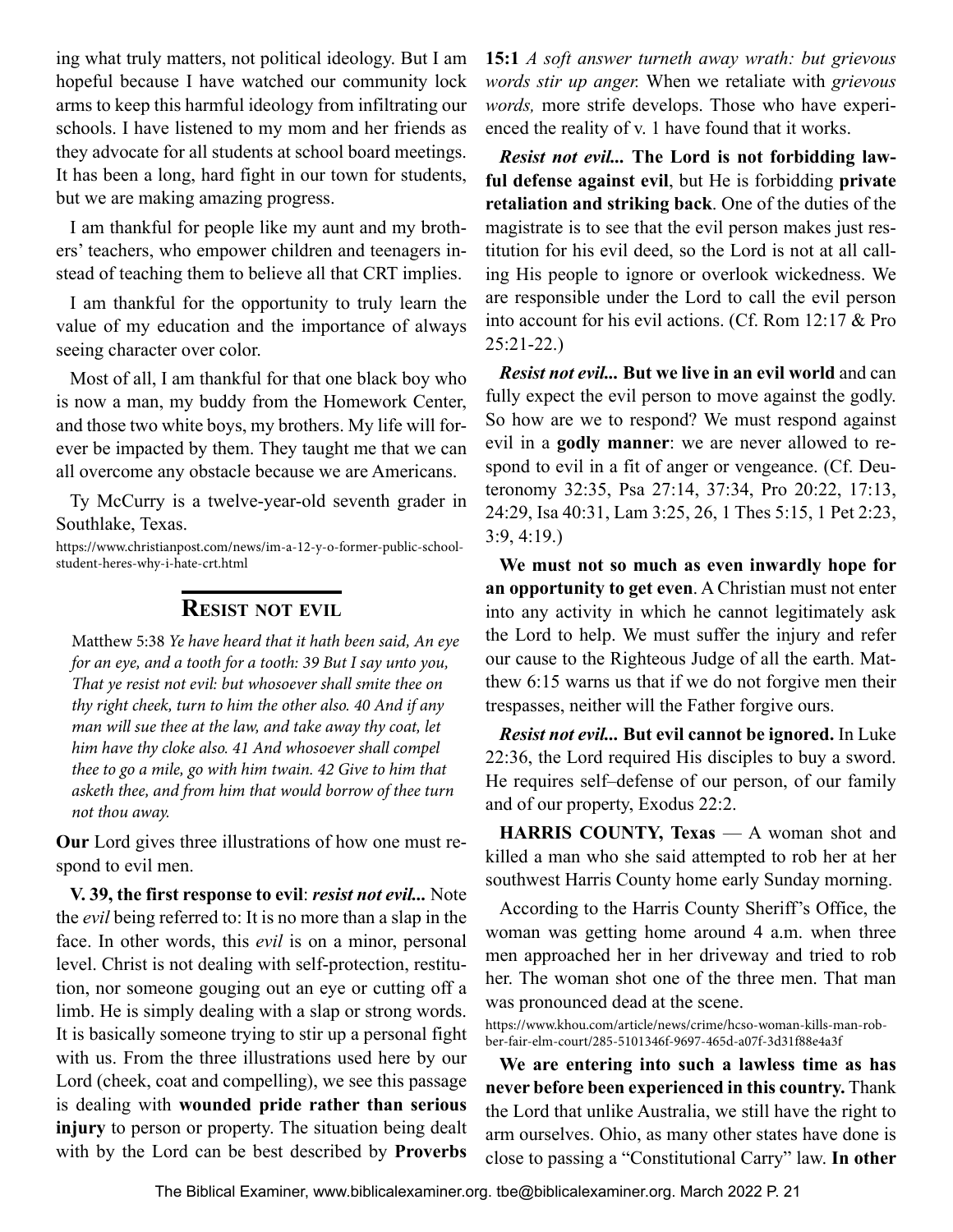**words, i**f you do not have a self-defense weapon, get one, and learn how to use it. Note what is happening in areas of the US where self-defense weapons are forbidden, yet they are not forbidden to the criminal element. The law-abiding citizen many times faces harsher punishment for possessing a gun than does the criminal.

The State creates chaos in order to increase its tyrannical powers – January 6th has been shown to be State sponsored chaos.

#### **• Observe:**

First, in Matthew 18:15-15, the Lord clearly told us to confront the evil doer within the church with his evil deed. If he will not hear, then church discipline is to be taken agai**nst him.** Second, in John 2:13-17, Christ Himself resisted evil by attacking the evil doer: He scattered the moneychangers who were desecrating the temple and overthrew their tables. Furthermore, in Mark 11:15-17, Christ refused to let any man carry a vessel through the temple. In fact, when Christ was smitten on the cheek in John 18:22, 23, rather than turning the other cheek, Christ soundly challenged and rebuked the evil doer. Christ did not respond to force with force, but He did expose and strongly rebuke evil.

God ordained the civil magistrate to punish evil. If a well–ordered church requires one to take an evil acting Christian brother before the church, then obviously a well–ordered society requires one to take an evil doer before the civil magistrate to seek justice.

Though the Scripture requires that we defend what **is ours, defense cannot be** vengeful. When the injury is personal and private, it is the Christian's duty to bear i**t in the spirit of** meekness so long as doing so does not encourage the evil–doer. Abraham, the friend of God, armed his servants, and perused those who took his nephew p**risoner.**

**Every truth of God's word is a balanced truth, and none will sta**nd alone. False teachers teach one doctrine at the expense of anot*her, and turn the ot*her cheek is one such doctrine. Notice Romans 5:21, grace does not reign apart from or in place of the righteousness of *the law (ey*e for eye in this case), but through righte**ousness. Grace is the wisdo**m, desire and power to live a righteous life according to the law. It is not the power to roll over and play dead before the evil abuse of power.

Paul rebuked the Corinthians for taking what should

have been church matters to the civil courts, but Paul did not undermine the duty of justice from the State.

If a drunk runs me down or if I see him injure another person or property, it is my responsibility to take his license plate number and turn him in. If one observes an "accident waiting to happen," he should report it.

My wife and I were following a semi that was weaving all over the road, even running over a road sign. We called it in, but the truck was gone before anything could **be done.**

**If I catch a thief stealing** or see a thief attempting to steal, **I have a responsibility** before God and to my neighbour to turn the perpetrator in rather than turn the other cheek and release him. (Citizen's arrest is part of our lawful heritage.) But I cannot go to the civil authorities with a spirit of vengeance, or I will be numbered among the evil doers.

**If I know fraud is taking place, I have a responsibility to make that fraud known** not only to the victims but also to the proper authorities**.** I have found that some of the biggest fraudsters of our day are in the religious community: TV evangelists, as well as maybe well-respected religious leaders. They Fleece the Flock. They may have such a good reputation, that Christians refuse to face the facts.

*Resist not evil* **calls the followers of Christ to a life** of meekness, peace, compassion and endurance of wrong. Following Christ forbids seeking personal vengeance, but it does not leave the child of God helpless before an evil world. **Our responsibility is not to see that the sinner gets what is coming to him** other than trying to hold him accountable before the law; our responsibility is to see that the sinner gets the gospel of peace. There are only two classes of people in this world, the doer of evil and the doer of good. Personal vengeance and malice places one in the class of the doer of evil:

**Ephesians 4:31** *Let all bitterness, and wrath, and anger, and clamor, and evil speaking, be put away from you, with all malice:* (Mat 5:44)

**V. 39,** *whosoever shall smite thee...* is one of the more misused passage. Is Christ speaking of literally turning the other cheek? We must keep in mind the context of the verse. If we turn the other cheek, we invite the smiter to do more wrong. This passage is clearly speaking of an *evil person provoking us to retaliate* against him; **Romans 12:19** *Dearly beloved, avenge not your-*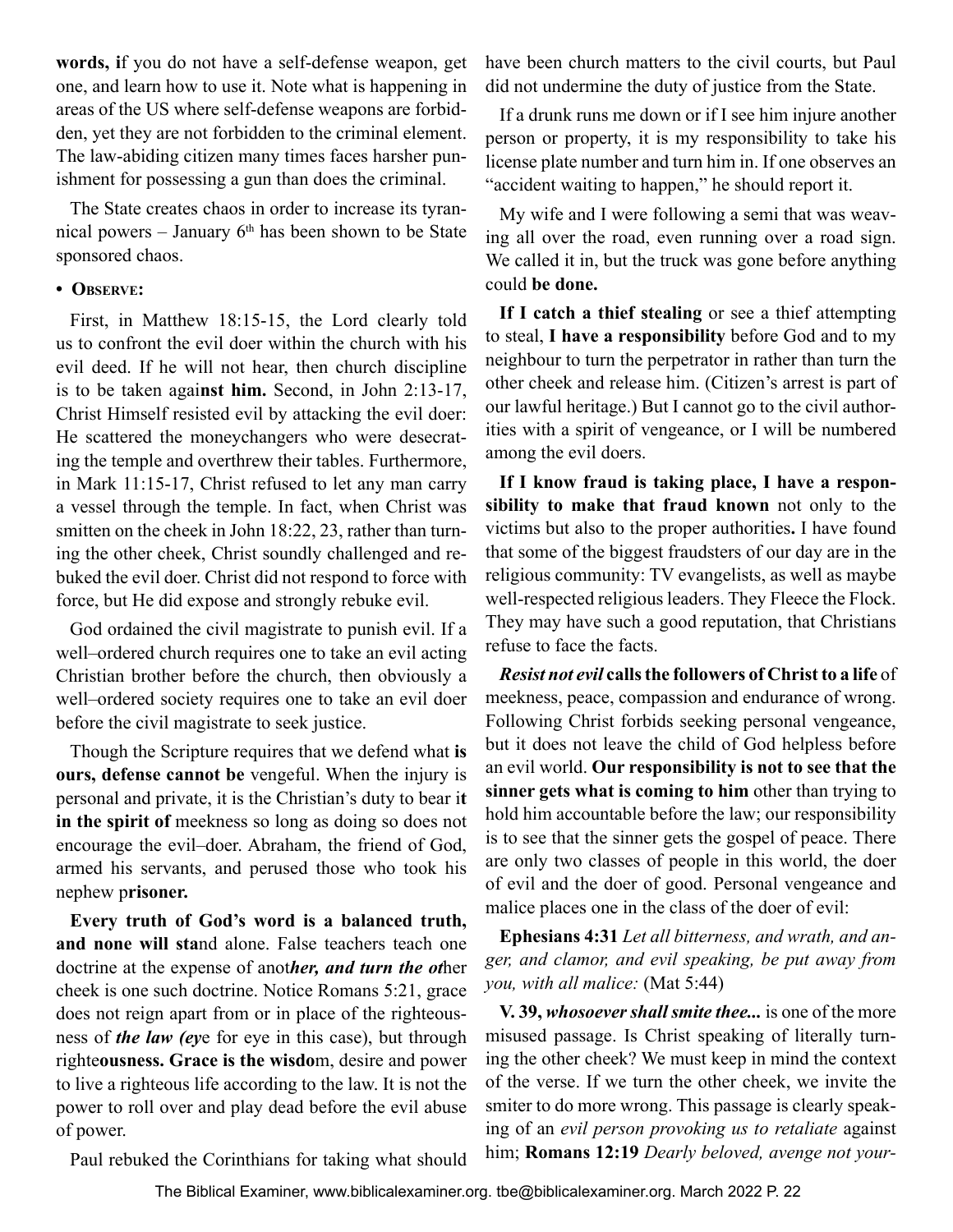<span id="page-22-0"></span>*selves, but rather give place unto wrath: for it is written, Vengeance is mine; I will repay, saith the Lord.* Christ speaks against fighting and quarreling. No matter how sorely provoked by another we might become, we must not fight back with harsh words or actions. (*A soft answer turneth away wrath*. We all have many times seen the good results of a *soft answer*.) The situation between children or between husbands and wives is a good example of what our Lord is speaking against: **It is better to allow our pride to be injured** than to allow our pride to control us and get us in trouble with God and man.

Yet there are times when it is our duty to call for help from the civil authority; there are times to defend rather than be robbed or killed.

#### **THE SECOND RESPONSE**

**V. 40, the second response to evi**l: slapping our *cheek* has to do with our person; *coat* has to do with our possessions. Not only is anger, argument and physical violence a mark of evil persons, so also is theft. But again, consider what the evil person is trying to use the courts to do – steal our *coat.* This would speak of **something trifling**. The evil person is not trying to seize our house or property, but he is trying to take something that doesn't amount to much, such as a garment.

**The Lord says here that it is better to suffer the loss of our coat** than to go to court over it: It would probably cost more in court fees than the coat is worth. In other words, when people go to court over such tri-



fling matters as a coat, they are probably going because they are mad, their pride has been injured, or because they want to get even. **They are not looking** for justice *(eye for an eye),* but they are looking for revenge.

The command of our spirit is far more important than the clothes we wear. In forbidding His children from using the courts for private vengeance, He is not condemning using the courts for the protection called for

under the law, *eye for an eye, and a tooth for a tooth*, or just restitution.

#### **THE THIRD RESPONSE**

**V. 41, the third response to evil is another command which must be understood in the context of the time.** The nation of Israel was captive to Rome, and Roman troops had power to require able-bodied men to act as porters or guides for a mile at a time. (Note that it does not say Kilometer at a time. The metric system came out of the French Revolution as a means of attacking Christianity.)

Certainly, this service would not be popular, and would be entered into with great reluctance and complaint. **The result would be a bitter spirit** which would only go the mile, and no more while complaining all the way. **The context is primarily concerning forced service to the state**, but includes any unwelcome, even hateful task. If it is something that is our responsibility—in fact, even it is not our responsibility such as on the job—we are to do it without murmuring and complaining in our spirit. Actually, we are to go beyond our responsibility with a cheerful spirit.

Our Lord warns against serving under abusive, oppressive authority with an angry, or a bitter spirit against that authority; He warns against seeking personal vengeance against that authority. Peter gives the same warning: In due time, the Judge of the universe will do right and hold the evil men accountable, so we must leave vengeance in His hands. The Spirit of Christ

does not require that our every personal right be honored and our pride protected.

**V. 42,** the Lord departs from negative illustrations which uses evil actions to make His point, and now mentions a **positive aspect of Christianity: generosity**. But the required giving is not indiscriminate charity. The word of God clearly established the guidelines for giving. We already mentioned that our actions must not encourage the evil man in his ways, so too our giving. Our Christian charity cannot support a person in their indolence.

There are many passages along the line of Christian charity, but we will only mention one

**2 Thessalonians 3:10** *For even when we were with you, this we commanded you, that if any would not work, neither should he eat.*

We see from this section that Christians can neither

The Biblical Examiner, www.biblicalexaminer.org. tbe@biblicalexaminer.org. March 2022 P. 23